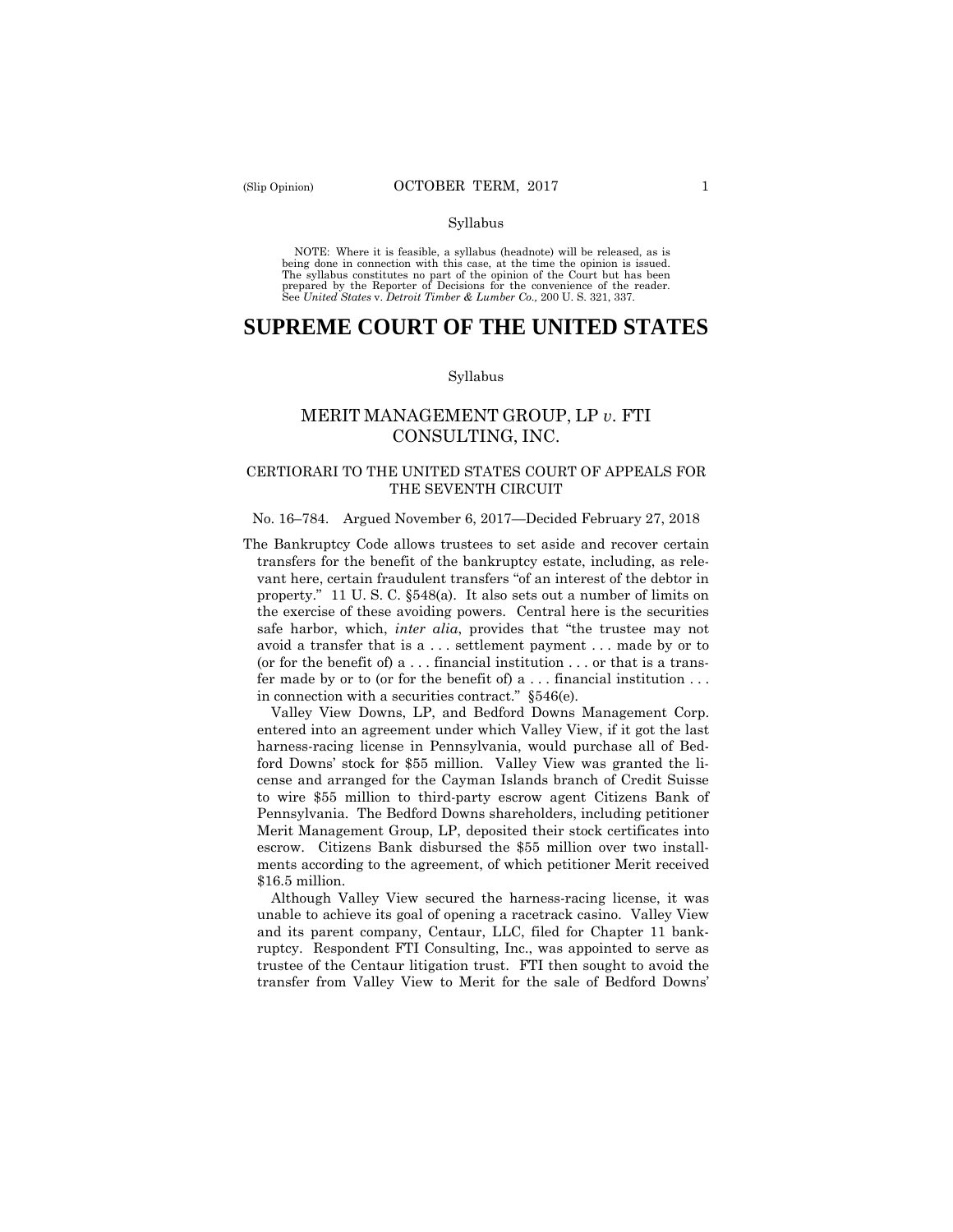## 2 MERIT MANAGEMENT GROUP, LP *v.* FTI CONSULTING, INC. Syllabus

stock, arguing that it was constructively fraudulent under §548(a)(1)(B). Merit contended that the §546(e) safe harbor barred FTI from avoiding the transfer because it was a "settlement payment . . . made by or to (or for the benefit of)" two "financial institutions," Credit Suisse and Citizens Bank. The District Court agreed with Merit, but the Seventh Circuit reversed, holding that §546(e) did not protect transfers in which financial institutions served as mere conduits.

*Held*: The only relevant transfer for purposes of the §546(e) safe harbor is the transfer that the trustee seeks to avoid. Pp. 9–19.

 relevant transfer to test in that inquiry. Merit posits that the rele-(a) Before a court can determine whether a transfer was "made by or to (or for the benefit of)" a covered entity, it must first identify the vant transfer should include not only the Valley-View-to-Merit endto-end transfer, but also all of its component parts, *i.e.*, the Credit-Suisse-to-Citizens-Bank and the Citizens-Bank-to-Merit transfers. FTI maintains that the only relevant transfer is the transfer that it sought to avoid, specifically, the overarching transfer between Valley View and Merit. Pp. 9–14.

(1) The language of §546(e) and the specific context in which that language is used support the conclusion that the relevant transfer for purposes of the safe-harbor inquiry is the transfer the trustee seeks to avoid. The first clause of the provision—"Notwithstanding sections 544, 545, 547, 548(a)(1)(B), and 548(b) of this title"—indicates that §546(e) operates as an exception to trustees' avoiding powers granted elsewhere in the Code. The text makes clear that the starting point for the §546(e) inquiry is the expressly listed avoiding powers and, consequently, the transfer that the trustee seeks to avoid in exercising those powers. The last clause—"except under section  $548(a)(1)(A)$  of this title"—also focuses on the transfer that the trustee seeks to avoid. Creating an exception to the exception for  $$548(a)(1)(A)$  transfers, the text refers back to a specific type of transfer that falls within the avoiding powers, signaling that the exception applies to the overarching transfer that the trustee seeks to avoid, not any component part of that transfer. This reading is reinforced by the §546 section heading, "Limitations on avoiding powers," and is confirmed by the rest of the statutory text: The provision provides that "the trustee may not avoid" certain transfers, which naturally invites scrutiny of the transfers that "the trustee . . . may avoid," the parallel language used in the avoiding powers provisions. The text further provides that the transfer that is saved from avoidance is one "that *is*" (not one that involves) a securities transaction covered under §546(e). In other words, to qualify for protection under the securities safe harbor, §546(e) provides that the otherwise avoidable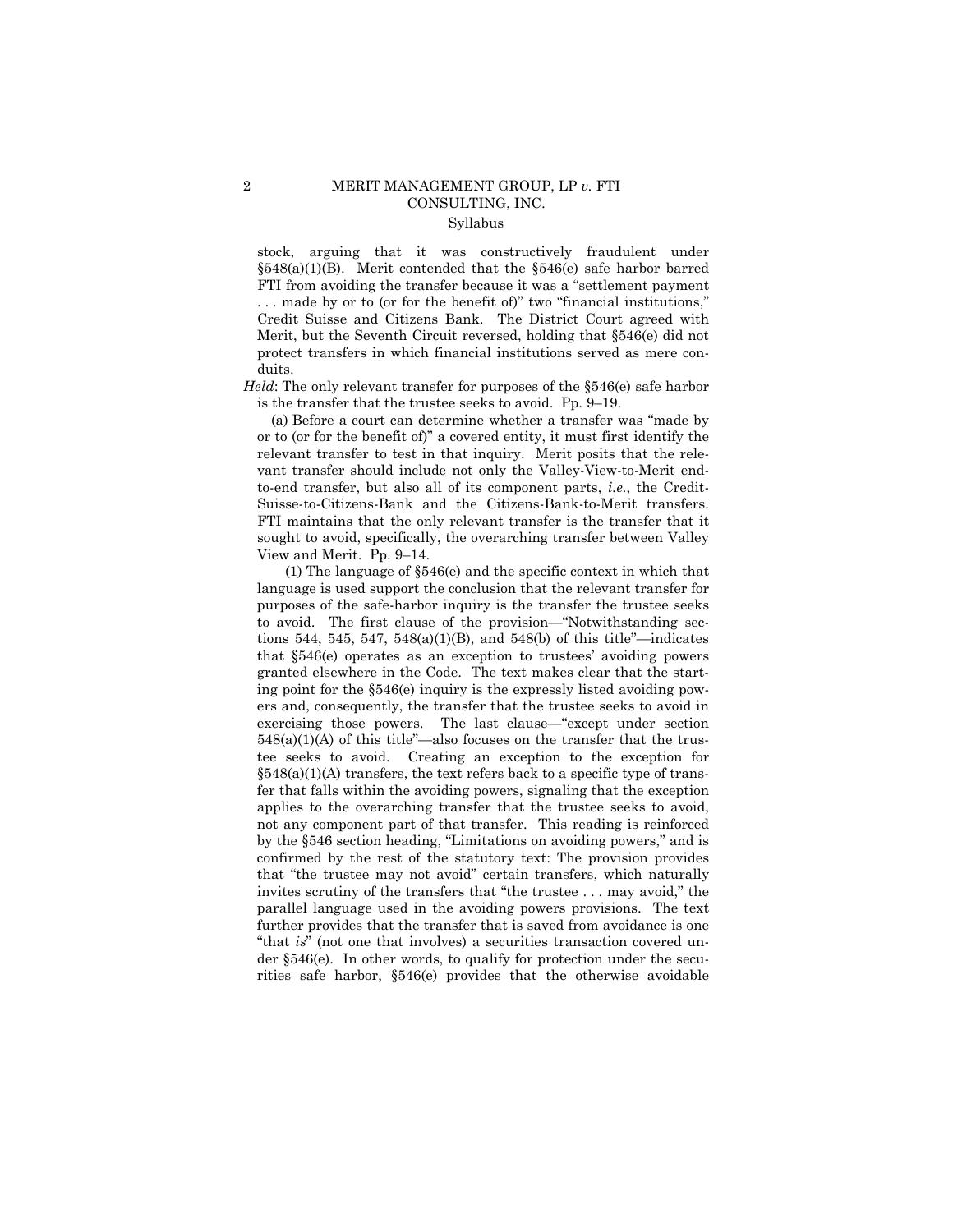#### Syllabus

transfer itself be a transfer that meets the safe-harbor criteria. Pp. 11–13.

(2) The statutory structure also supports this reading of §546(e). The Code establishes a system for avoiding transfers as well as a safe harbor from avoidance. It is thus only logical to view the pertinent transfer under §546(e) as the same transfer that the trustee seeks to avoid pursuant to one of its avoiding powers. In an avoidance action, the trustee must establish that the transfer it seeks to set aside meets the carefully set out criteria under the substantive avoidance provisions of the Code. The defendant in that avoidance action is free to argue that the trustee failed to properly identify an avoidable transfer under the Code, including any available arguments concerning the role of component parts of the transfer. If a trustee properly identifies an avoidable transfer, however, the court has no reason to examine the relevance of component parts when considering a limit to the avoiding power, where that limit is defined by reference to an otherwise avoidable transfer, as is the case with §546(e). Pp. 13–14.

 intermediary. However, Merit points to nothing in the text or legisla-(b) The primary argument Merit advances that is moored in the statutory text—concerning Congress' 2006 addition of the parenthetical "(or for the benefit of)" to §546(e)—is unavailing. Merit contends that Congress meant to abrogate the Eleventh Circuit decision in *In re Munford, Inc.,* 98 F. 3d 604, which held that §546(e) was inapplicable to transfers in which a financial institution acted only as an tive history to corroborate its argument. A simpler explanation rooted in the text of the statute and consistent with the interpretation of §546(e) adopted here is that Congress added the "or for the benefit of" language that is common in other substantive avoidance provisions to the §546(e) safe harbor to ensure that the scope of the safe harbor and scope of the avoiding powers matched.

That reading would not, contrary to what Merit contends, render other provisions ineffectual or superfluous. Rather, it gives full effect to the text of §546(e). If the transfer the trustee seeks to avoid was made "by" or "to" a covered entity, then §546(e) will bar avoidance without regard to whether the entity acted only as an intermediary. It will also bar avoidance if the transfer was made "for the benefit of" that entity, even if it was not made "by" or "to" that entity.

Finally, Merit argues that reading the safe harbor so that its application depends on the identity of the investor and the manner in which its investment is held rather than on the general nature of the transaction is incongruous with Congress' purportedly "prophylactic" approach to §546(e). But this argument is nothing more than an attack on the text of the statute, which protects only certain transactions "made by or to (or for the benefit of)" certain covered entities.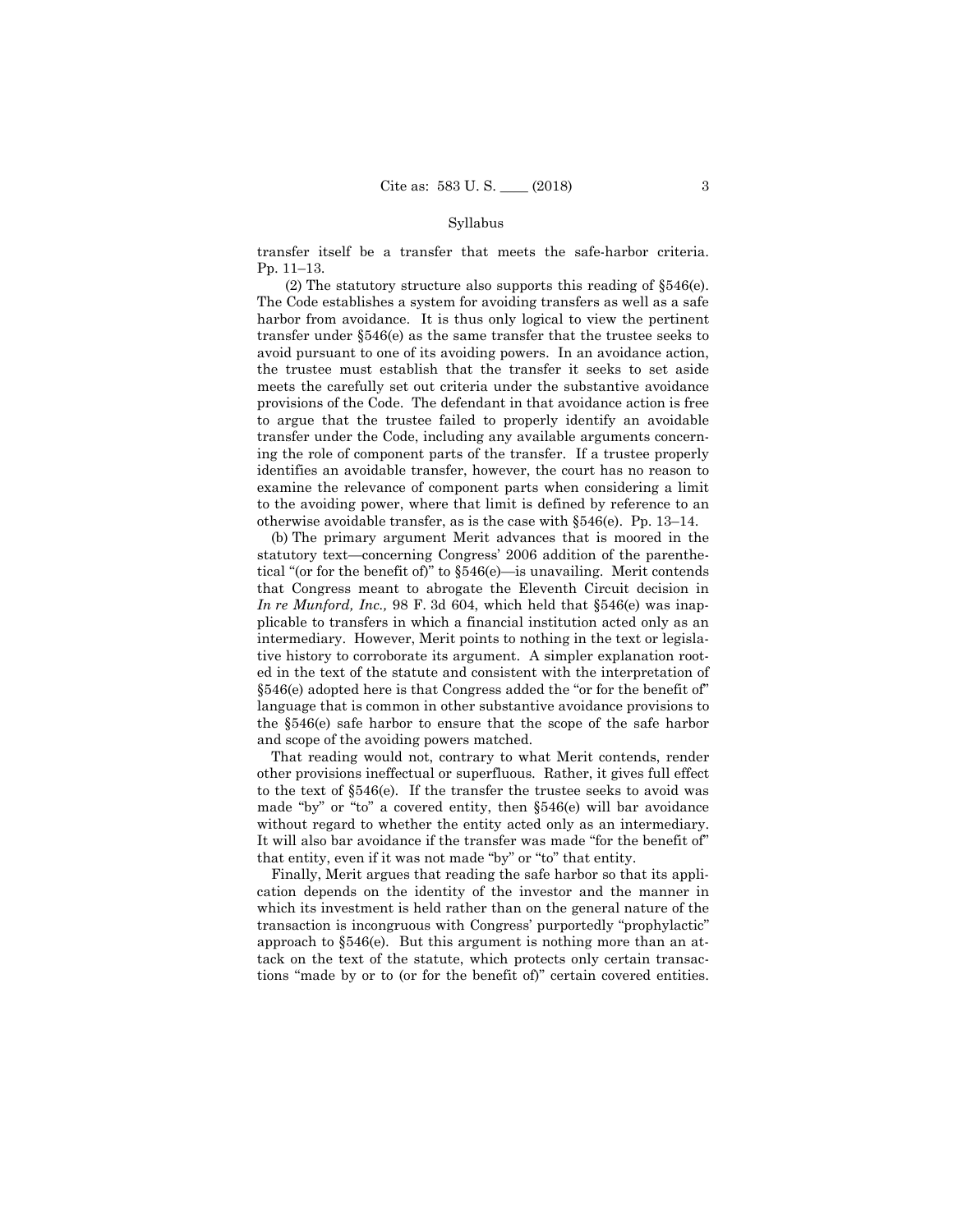## 4 MERIT MANAGEMENT GROUP, LP *v.* FTI CONSULTING, INC. Syllabus

Pp. 14–18.

(c) Applying this reading of the §546(e) safe harbor to this case yields a straightforward result. FTI sought to avoid the Valley-Viewto-Merit transfer. When determining whether the §546(e) safe harbor saves that transfer from avoidance liability, the Court must look to that overarching transfer to evaluate whether it meets the safeharbor criteria. Because the parties do not contend that either Valley View or Merit is a covered entity, the transfer falls outside of the §546(e) safe harbor. Pp. 18–19.

830 F. 3d 690, affirmed and remanded.

SOTOMAYOR, J., delivered the opinion for a unanimous Court.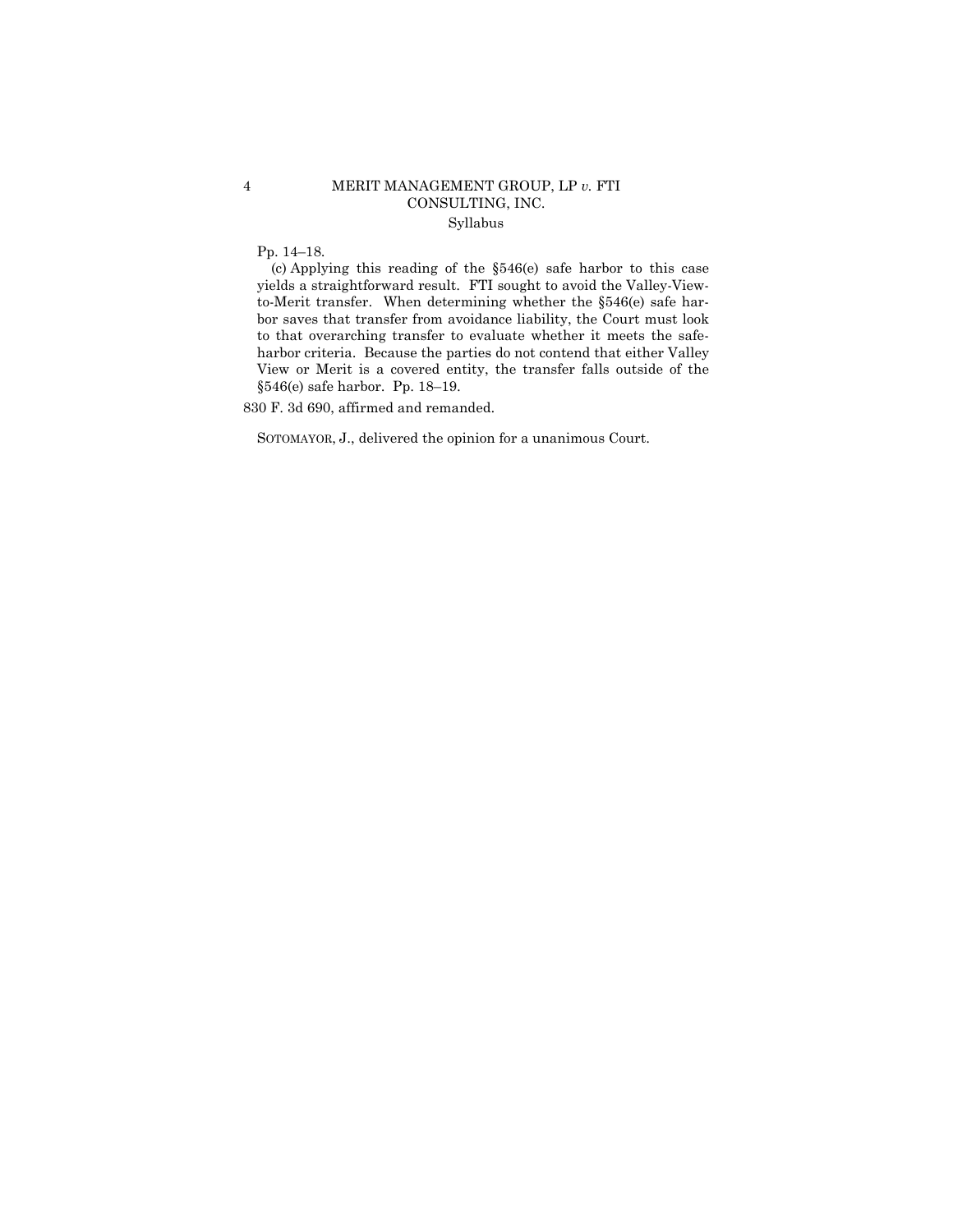preliminary print of the United States Reports. Readers are requested to notify the Reporter of Decisions, Supreme Court of the United States, Wash- ington, D. C. 20543, of any typographical or other formal errors, in order that corrections may be made before the preliminary print goes to press. NOTICE: This opinion is subject to formal revision before publication in the

## $\frac{1}{2}$  ,  $\frac{1}{2}$  ,  $\frac{1}{2}$  ,  $\frac{1}{2}$  ,  $\frac{1}{2}$  ,  $\frac{1}{2}$  ,  $\frac{1}{2}$ **SUPREME COURT OF THE UNITED STATES**

#### $\frac{1}{2}$  ,  $\frac{1}{2}$  ,  $\frac{1}{2}$  ,  $\frac{1}{2}$  ,  $\frac{1}{2}$  ,  $\frac{1}{2}$ No. 16–784

## MERIT MANAGEMENT GROUP, LP, PETITIONER *v.* FTI CONSULTING, INC.

## ON WRIT OF CERTIORARI TO THE UNITED STATES COURT OF APPEALS FOR THE SEVENTH CIRCUIT

#### [February 27, 2018]

## JUSTICE SOTOMAYOR delivered the opinion of the Court.

To maximize the funds available for, and ensure equity in, the distribution to creditors in a bankruptcy proceeding, the Bankruptcy Code gives a trustee the power to invalidate a limited category of transfers by the debtor or transfers of an interest of the debtor in property. Those powers, referred to as "avoiding powers," are not without limits, however, as the Code sets out a number of exceptions. The operation of one such exception, the securities safe harbor, 11 U.S.C.  $\S546(e)$ , is at issue in this case. Specifically, this Court is asked to determine how the safe harbor operates in the context of a transfer that was executed via one or more transactions, *e.g.,* a transfer from  $A \rightarrow D$  that was executed via B and C as intermediaries, such that the component parts of the transfer include  $A \rightarrow B \rightarrow C \rightarrow D$ . If a trustee seeks to avoid the  $A \rightarrow D$ transfer, and the §546(e) safe harbor is invoked as a defense, the question becomes: When determining whether the §546(e) securities safe harbor saves the transfer from avoidance, should courts look to the transfer that the trustee seeks to avoid (*i.e.*,  $A \rightarrow D$ ) to determine whether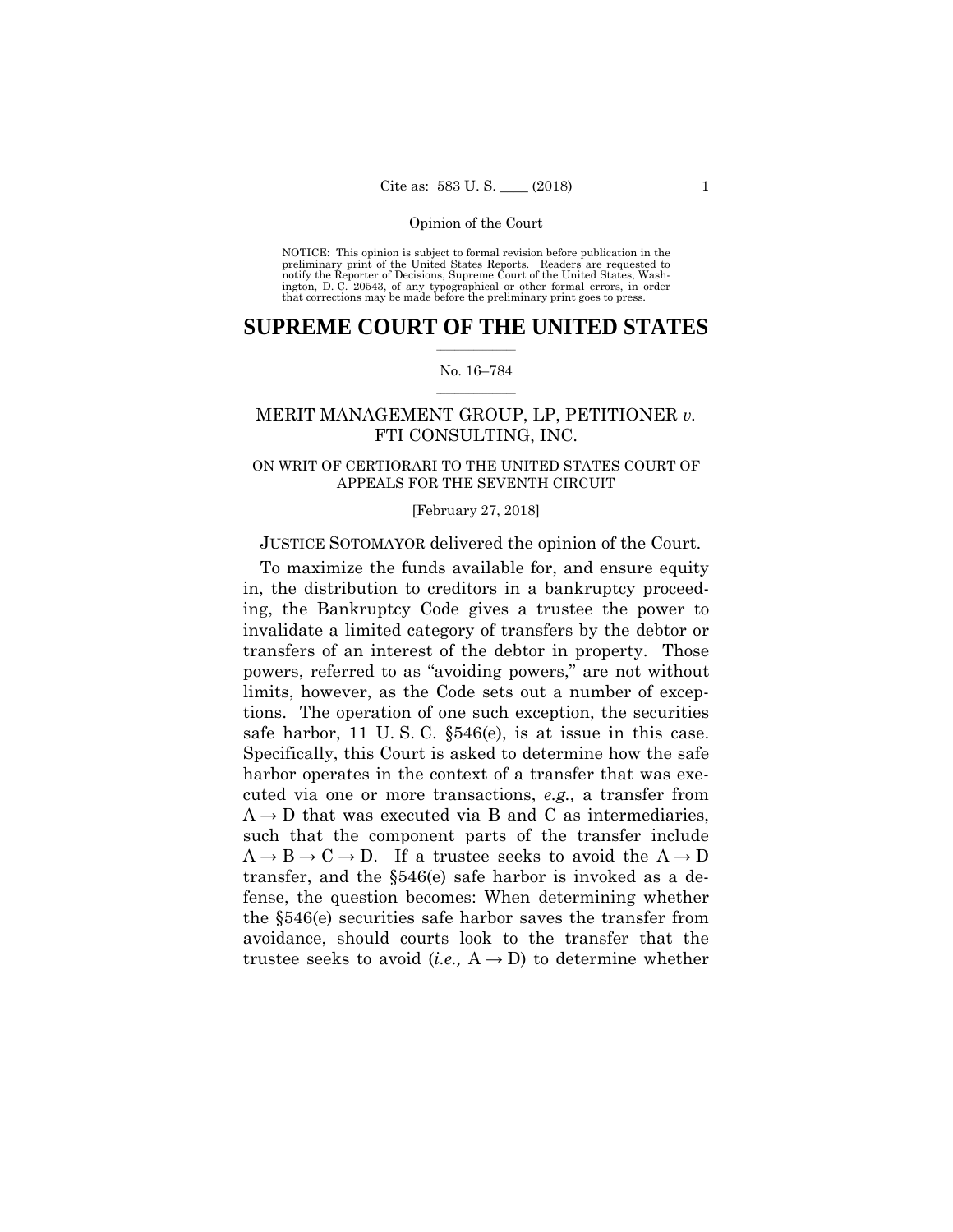that transfer meets the safe-harbor criteria, or should courts look also to any component parts of the overarching transfer (*i.e.*,  $A \rightarrow B \rightarrow C \rightarrow D$ )? The Court concludes that the plain meaning of §546(e) dictates that the only relevant transfer for purposes of the safe harbor is the transfer that the trustee seeks to avoid.

> I A

 "help implement the core principles of bankruptcy." *Id.,*  Because the §546(e) safe harbor operates as a limit to the general avoiding powers of a bankruptcy trustee, $<sup>1</sup>$  we</sup> begin with a review of those powers. Chapter 5 of the Bankruptcy Code affords bankruptcy trustees the authority to "se[t] aside certain types of transfers . . . and . . . recaptur[e] the value of those avoided transfers for the benefit of the estate." Tabb §6.2, p. 474. These avoiding powers §6.1, at 468. For example, some "deter the race of diligence of creditors to dismember the debtor before bankruptcy" and promote "equality of distribution." *Union Bank* v. *Wolas*, 502 U. S. 151, 162 (1991) (internal quotation marks omitted); see also Tabb §6.2. Others set aside transfers that "unfairly or improperly deplete . . . assets or . . . dilute the claims against those assets." 5 Collier on Bankruptcy ¶548.01, p. 548–10 (16th ed. 2017); see also Tabb §6.2, at 475 (noting that some avoiding powers are designed "to ensure that the debtor deals fairly with its creditors").

Sections 544 through 553 of the Code outline the cir

<sup>1</sup>Avoiding powers may be exercised by debtors, trustees, or creditors' committees, depending on the circumstances of the case. See generally C. Tabb, Law of Bankruptcy §6.1 (4th ed. 2016) (Tabb). Because this case concerns an avoidance action brought by a trustee, we refer throughout to the trustee in discussing the avoiding power and avoidance action. The resolution of this case is not dependent on the identity of the actor exercising the avoiding power.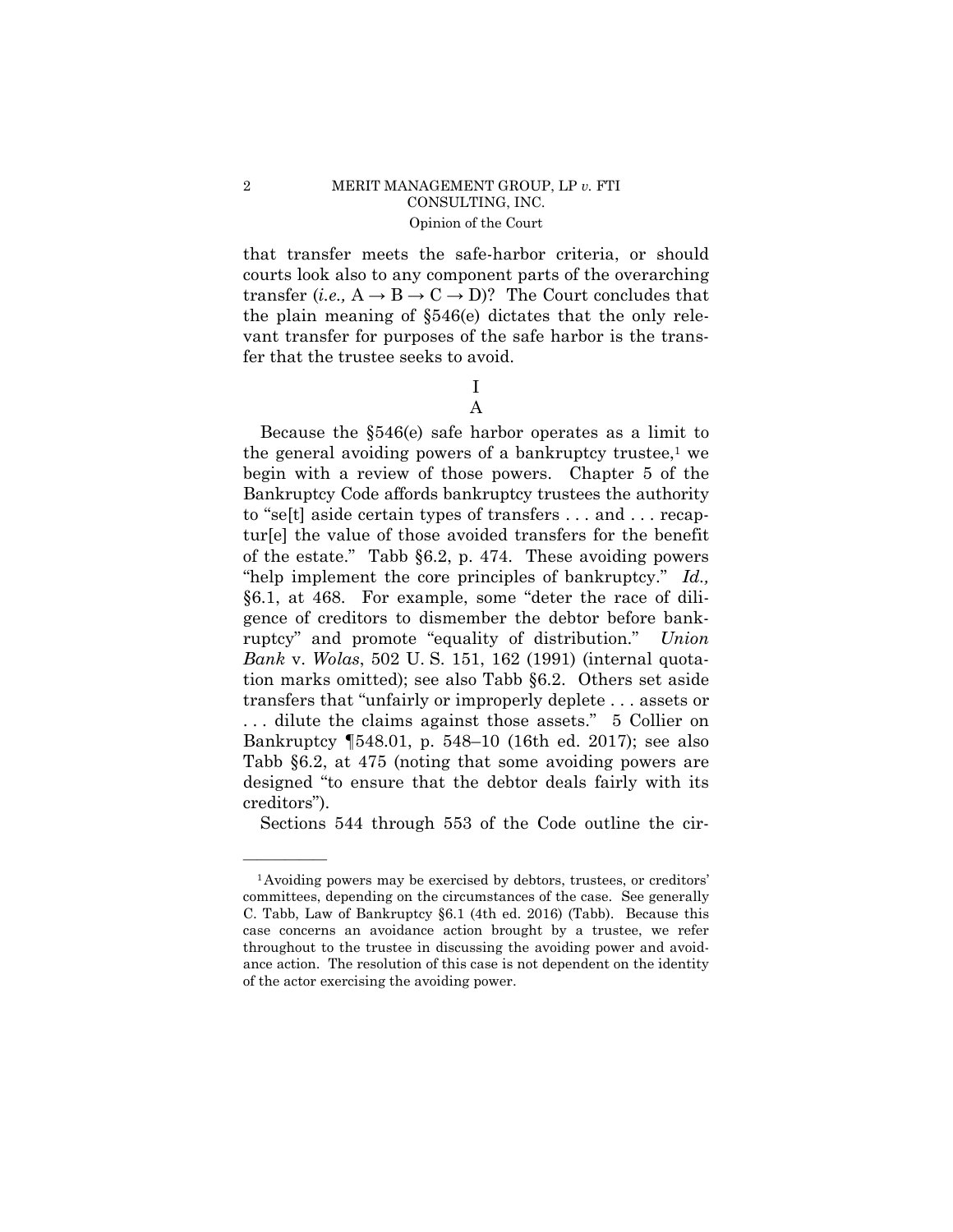cumstances under which a trustee may pursue avoidance. See, *e.g.,* 11 U. S. C. §544(a) (setting out circumstances under which a trustee can avoid unrecorded liens and conveyances); §544(b) (detailing power to avoid based on rights that unsecured creditors have under nonbankruptcy law); §545 (setting out criteria that allow a trustee to avoid a statutory lien); §547 (detailing criteria for avoidance of so-called "preferential transfers"). The particular avoidance provision at issue here is §548(a), which provides that a "trustee may avoid" certain fraudulent transfers "of an interest of the debtor in property." §548(a)(1). Section 548(a)(1)(A) addresses so-called "actually" fraudulent transfers, which are "made . . . with actual intent to hinder, delay, or defraud any entity to which the debtor was or became ... indebted." Section  $548(a)(1)(B)$  addresses "constructively" fraudulent transfers. See *BFP* v. *Resolution Trust Corporation*, 511 U. S. 531, 535 (1994). As relevant to this case, the statute defines constructive fraud in part as when a debtor:

"(B)(i) received less than a reasonably equivalent value in exchange for such transfer or obligation; and

"(ii)(I) was insolvent on the date that such transfer was made or such obligation was incurred, or became insolvent as a result of such transfer or obligation. 11 U. S. C. §548(a)(1).

If a transfer is avoided, §550 identifies the parties from whom the trustee may recover either the transferred property or the value of that property to return to the bankruptcy estate. Section 550(a) provides, in relevant part, that "to the extent that a transfer is avoided . . . the trustee may recover . . . the property transferred, or, if the court so orders, the value of such property" from "the initial transferee of such transfer or the entity for whose benefit such transfer was made," or from "any immediate or mediate transferee of such initial transferee." §550(a).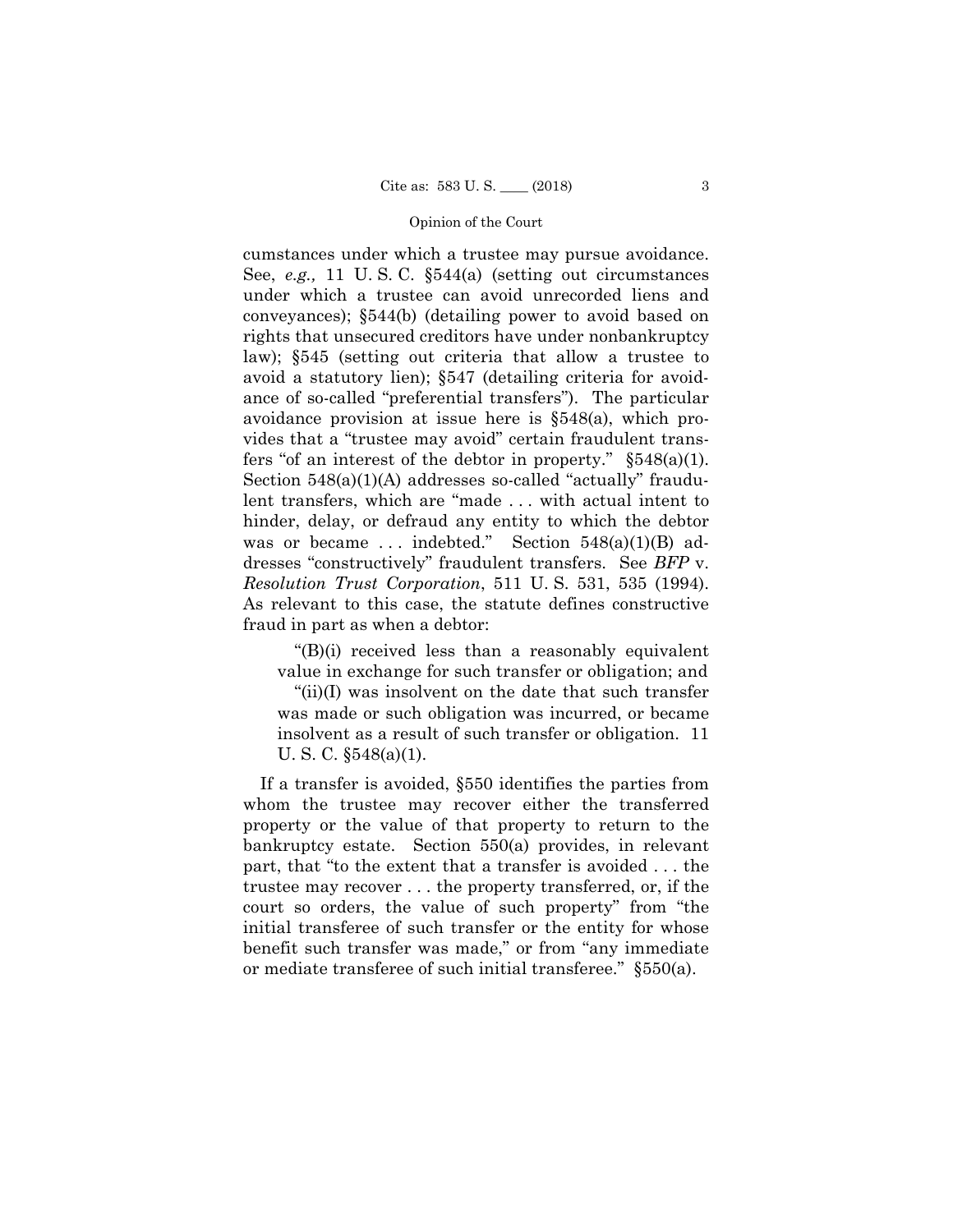B

The Code sets out a number of limits on the exercise of these avoiding powers. See, *e.g.,* §546(a) (setting statute of limitations for avoidance actions); §§546(c)–(d) (setting certain policy-based exceptions to avoiding powers);  $§548(a)(2)$  (setting limit to avoidance of "a charitable contribution to a qualified religious or charitable entity or organization"). Central to this case is the securities safe harbor set forth in §546(e), which provides (as presently codified and in full):

"Notwithstanding sections 544, 545, 547, 548 $(a)(1)(B)$ , and 548(b) of this title, the trustee may not avoid a transfer that is a margin payment, as defined in section 101, 741, or 761 of this title, or settlement payment, as defined in section 101 or 741 of this title, made by or to (or for the benefit of) a commodity broker, forward contract merchant, stockbroker, financial institution, financial participant, or securities clearing agency, or that is a transfer made by or to (or for the benefit of) a commodity broker, forward contract merchant, stockbroker, financial institution, financial participant, or securities clearing agency, in connection with a securities contract, as defined in section 741(7), commodity contract, as defined in section 761(4), or forward contract, that is made before the commencement of the case, except under section  $548(a)(1)(A)$  of this title."

The predecessor to this securities safe harbor, formerly codified at 11 U. S. C. §764(c), was enacted in 1978 against the backdrop of a district court decision in a case called *Seligson* v. *New York Produce Exchange*, 394 F. Supp. 125 (SDNY 1975), which involved a transfer by a bankrupt commodity broker. See S. Rep. No. 95–989, pp. 8, 106 (1978); see also Brubaker, Understanding the Scope of the §546(e) Securities Safe Harbor Through the Concept of the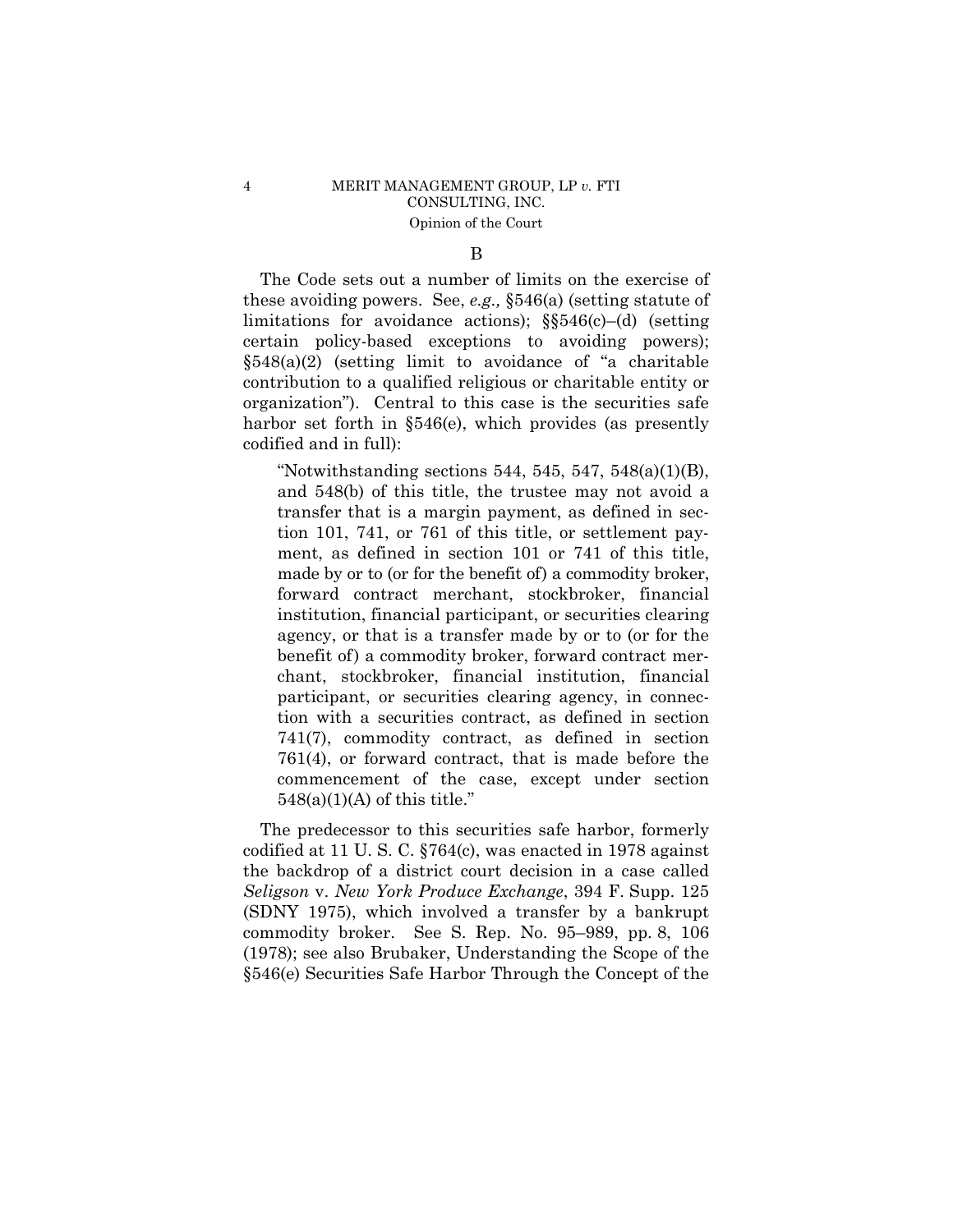mission of the margin payments. 394 F. Supp., at 135. "Transfer" Sought To Be Avoided, 37 Bkrtcy. L. Letter 11– 12 (July 2017). The bankruptcy trustee in *Seligson* filed suit seeking to avoid over \$12 million in margin payments made by the commodity broker debtor to a clearing association on the basis that the transfer was constructively fraudulent. The clearing association attempted to defend on the theory that it was a mere "conduit" for the trans-The District Court found, however, triable issues of fact on that question and denied summary judgment, leaving the clearing association exposed to the risk of significant liability. See *id.,* at 135–136. Following that decision, Congress enacted the §764(c) safe harbor, providing that "the trustee may not avoid a transfer that is a margin payment to or deposit with a commodity broker or forward contract merchant or is a settlement payment made by a clearing organization." 92 Stat. 2619, codified at 11 U. S. C. §764(c) (repealed 1982).

Congress amended the securities safe harbor exception over the years, each time expanding the categories of covered transfers or entities. In 1982, Congress expanded the safe harbor to protect margin and settlement payments "made by or to a commodity broker, forward contract merchant, stockbroker, or securities clearing agency." §4, 96 Stat. 236, codified at 11 U. S. C. §546(d). Two years later Congress added "financial institution" to the list of protected entities. See §461(d), 98 Stat. 377, codified at 11 U. S. C.  $\S546(e)$ . In 2005, Congress again expanded the

<sup>2</sup>The term "financial institution" is defined as:

 reserve bank, receiver, liquidating agent, conservator or entity is acting "(A) a Federal reserve bank, or an entity that is a commercial or savings bank, industrial savings bank, savings and loan association, trust company, federally-insured credit union, or receiver, liquidating agent, or conservator for such entity and, when any such Federal as agent or custodian for a customer (whether or not a 'customer', as defined in section 741) in connection with a securities contract (as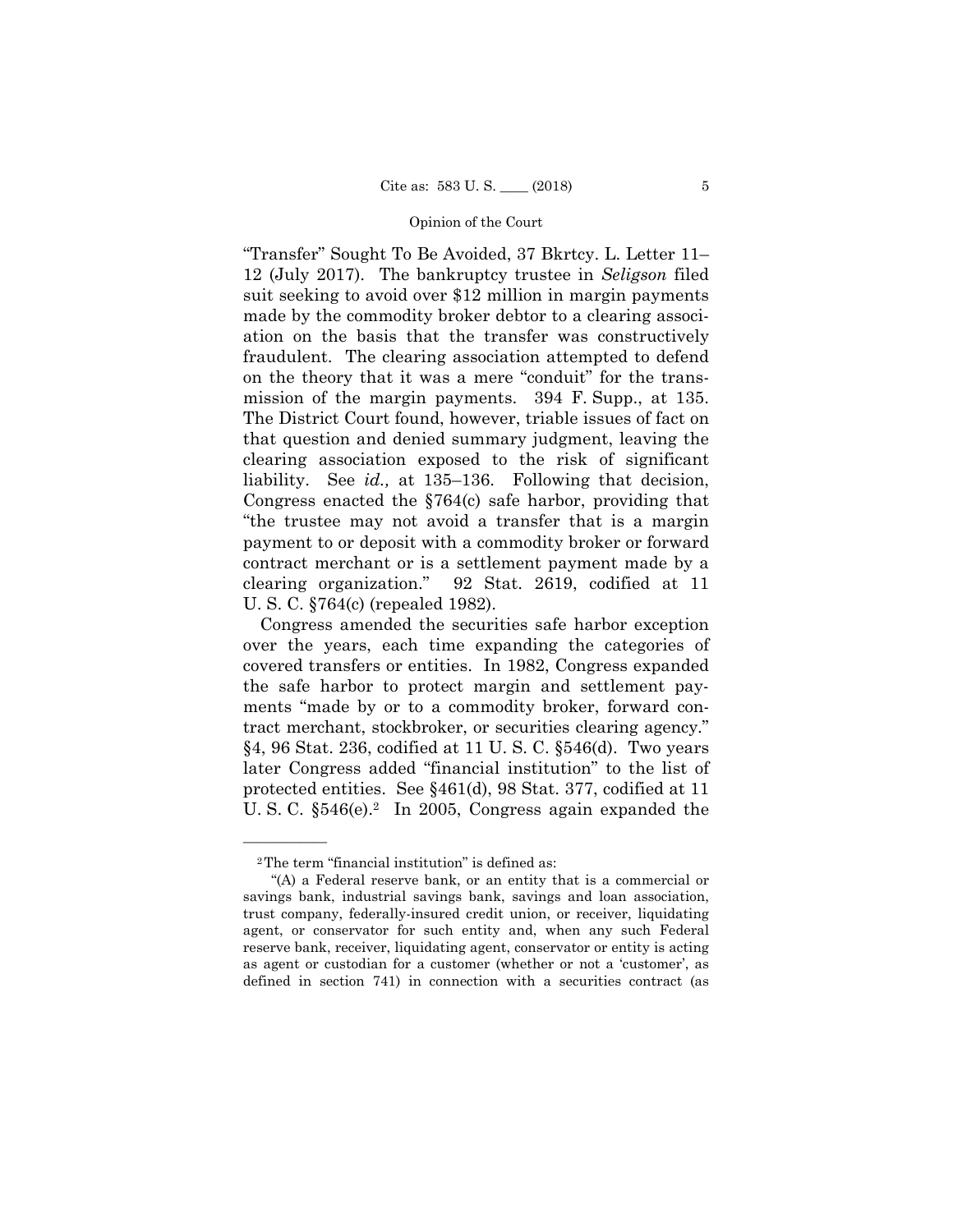list of protected entities to include a "financial participant" (defined as an entity conducting certain high-value transactions). See §907(b), 119 Stat. 181–182; 11 U. S. C. §101(22A). And, in 2006, Congress amended the provision to cover transfers made in connection with securities contracts, commodity contracts, and forward contracts. §5(b)(1), 120 Stat. 2697–2698. The 2006 amendment also modified the statute to its current form by adding the new parenthetical phrase "(or for the benefit of)" after "by or to," so that the safe harbor now covers transfers made "by or to (or for the benefit of)" one of the covered entities. *Id.,*  at 2697.

 $\overline{C}$ 

With this background, we now turn to the facts of this case, which comes to this Court from the world of competitive harness racing (a form of horse racing). Harness racing is a closely regulated industry in Pennsylvania, and the Commonwealth requires a license to operate a racetrack. See *Bedford Downs Management Corp.* v. *State Harness Racing Comm'n*, 592 Pa. 475, 485–487, 926 A. 2d 908, 914–915 (2007) (*per curiam*). The number of available licenses is limited, and in 2003 two companies, Valley View Downs, LP, and Bedford Downs Management Corporation, were in competition for the last harness-racing

defined in section 741) such customer; or

 741) an investment company registered under the Investment Company "(B) in connection with a securities contract (as defined in section Act of 1940." 11 U. S. C. §101(22).

The parties here do not contend that either the debtor or petitioner in this case qualified as a "financial institution" by virtue of its status as a "customer" under §101(22)(A). Petitioner Merit Management Group, LP, discussed this definition only in footnotes and did not argue that it somehow dictates the outcome in this case. See Brief for Petitioner 45, n. 14; Reply Brief 14, n. 6. We therefore do not address what impact, if any,  $$101(22)(A)$  would have in the application of the  $$546(e)$  safe harbor.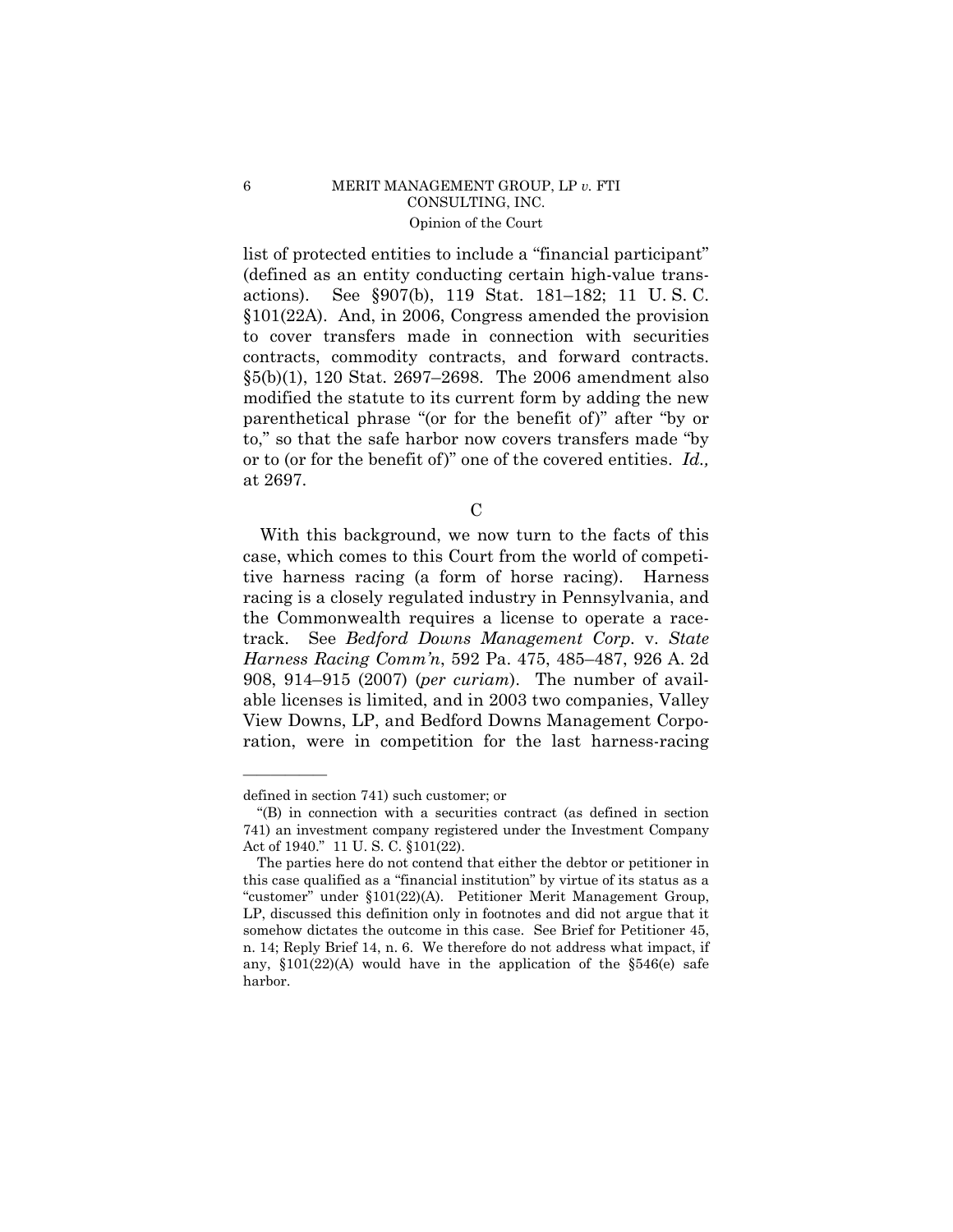license in Pennsylvania.

——————

Valley View and Bedford Downs needed the harnessracing license to open a "'racino,'" which is a clever moniker for racetrack casino, "a racing facility with slot machines." Brief for Petitioner 8. Both companies were stopped before the finish line, because in 2005 the Pennsylvania State Harness Racing Commission denied both applications. The Pennsylvania Supreme Court upheld those denials in 2007, but allowed the companies to reapply for the license. See *Bedford Downs*, 592 Pa., at 478– 479, 926 A. 2d, at 910.

Instead of continuing to compete for the last available harness-racing license, Valley View and Bedford Downs entered into an agreement to resolve their ongoing feud. Under that agreement, Bedford Downs withdrew as a competitor for the harness-racing license, and Valley View was to purchase all of Bedford Downs' stock for \$55 million after Valley View obtained the license.3

With Bedford Downs out of the race, the Pennsylvania Harness Racing Commission awarded Valley View the last harness-racing license. Valley View proceeded with the corporate acquisition required by the parties' agreement and arranged for the Cayman Islands branch of Credit Suisse to finance the \$55 million purchase price as part of a larger \$850 million transaction. Credit Suisse wired the \$55 million to Citizens Bank of Pennsylvania, which had agreed to serve as the third-party escrow agent for the transaction. The Bedford Downs shareholders, including petitioner Merit Management Group, LP, deposited their stock certificates into escrow as well. At closing, Valley View received the Bedford Downs stock certificates, and in October 2007 Citizens Bank disbursed \$47.5 million to the

<sup>3</sup>A separate provision of the agreement providing that Bedford Downs would sell land to Valley View for \$20 million is not at issue in this case.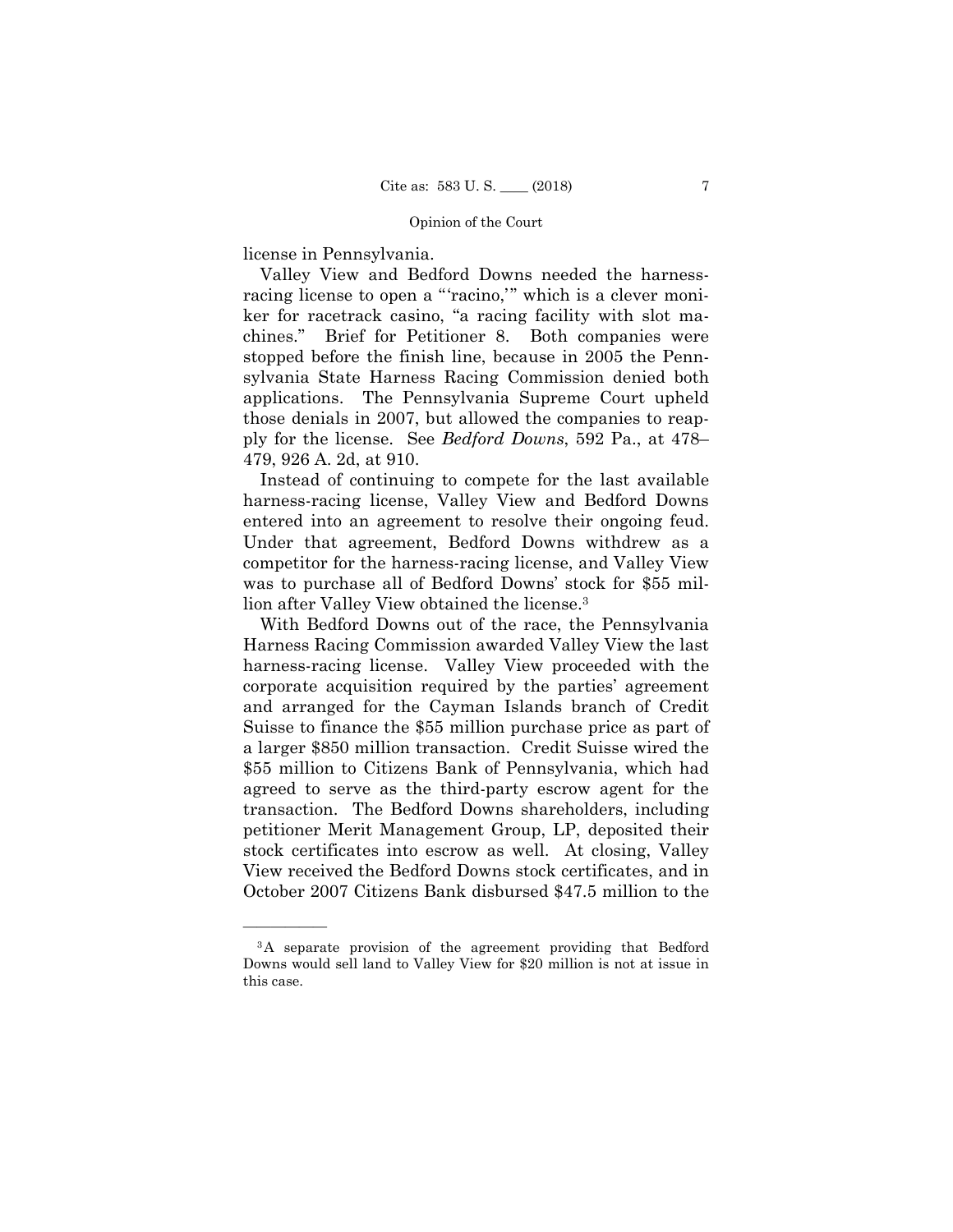Bedford Downs shareholders, with \$7.5 million remaining in escrow at Citizens Bank under the multiyear indemnification holdback period provided for in the parties' agreement. Citizens Bank disbursed that \$7.5 million installment to the Bedford Downs shareholders in October 2010, after the holdback period ended. All told, Merit received approximately \$16.5 million from the sale of its Bedford Downs stock to Valley View. Notably, the closing statement for the transaction reflected Valley View as the "Buyer," the Bedford Downs shareholders as the "Sellers," and \$55 million as the "Purchase Price." App. 30.

In the end, Valley View never got to open its racino. Although it had secured the last harness-racing license, it was unable to secure a separate gaming license for the operation of the slot machines in the time set out in its financing package. Valley View and its parent company, Centaur, LLC, thereafter filed for Chapter 11 bankruptcy. The Bankruptcy Court confirmed a reorganization plan and appointed respondent FTI Consulting, Inc., to serve as trustee of the Centaur litigation trust.

 "significantly overpaid" for the Bedford Downs stock.4 FTI filed suit against Merit in the Northern District of Illinois, seeking to avoid the \$16.5 million transfer from Valley View to Merit for the sale of Bedford Downs' stock. The complaint alleged that the transfer was constructively fraudulent under  $\S548(a)(1)(B)$  of the Code because Valley View was insolvent when it purchased Bedford Downs and Merit moved for judgment on the pleadings under Federal Rule of Civil Procedure 12(c), contending that the §546(e) safe harbor barred FTI from avoiding the Valley View-to-Merit transfer. According to Merit, the safe harbor ap

<sup>4</sup> In its complaint, FTI also sought to avoid the transfer under §544(b). See App. 20–21. The District Court did not address the claim, see 541 B. R. 850, 852–853, n. 1 (ND Ill. 2015), and neither did the Court of Appeals for the Seventh Circuit.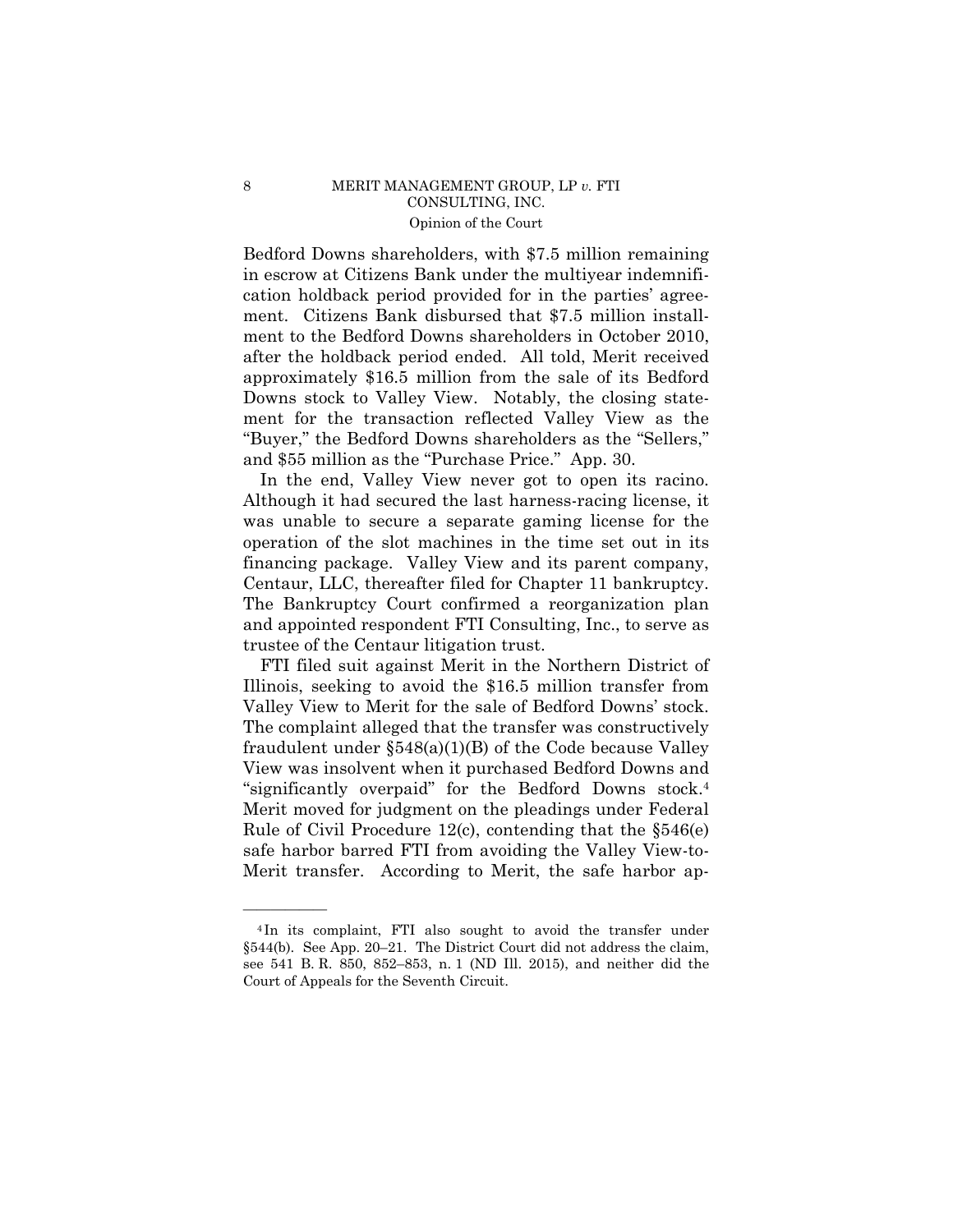plied because the transfer was a "settlement payment . . . made by or to (or for the benefit of)" a covered "financial institution"—here, Credit Suisse and Citizens Bank.

The District Court granted the Rule 12(c) motion, reasoning that the §546(e) safe harbor applied because the financial institutions transferred or received funds in connection with a "settlement payment" or "securities contract." See 541 B. R. 850, 858 (ND Ill. 2015).5 The Court of Appeals for the Seventh Circuit reversed, holding that the §546(e) safe harbor did not protect transfers in which financial institutions served as mere conduits. See 830 F. 3d 690, 691 (2016). This Court granted certiorari to resolve a conflict among the circuit courts as to the proper application of the  $\S 546(e)$  safe harbor.<sup>6</sup> 581 U.S. (2017).

II

The question before this Court is whether the transfer between Valley View and Merit implicates the safe harbor exception because the transfer was "made by or to (or for the benefit of) a ... financial institution."  $§546(e)$ . The parties and the lower courts dedicate much of their attention to the definition of the words "by or to (or for the benefit of)" as used in §546(e), and to the question whether

<sup>&</sup>lt;sup>5</sup>The parties do not ask this Court to determine whether the transaction at issue in this case qualifies as a transfer that is a "settlement payment" or made in connection with a "securities contract" as those terms are used in §546(e), nor is that determination necessary for resolution of the question presented.<br><sup>6</sup>Compare *In re Quebecor World (USA) Inc.*, 719 F. 3d 94, 99 (CA2

<sup>2013) (</sup>finding the safe harbor applicable where covered entity was intermediary); *In re QSI Holdings, Inc.*, 571 F. 3d 545, 551 (CA6 2009) (same); *Contemporary Indus. Corp.* v. *Frost*, 564 F. 3d 981, 987 (CA8 2009) (same); *In re Resorts Int'l, Inc.*, 181 F. 3d 505, 516 (CA3 1999) (same); *In re Kaiser Steel Corp.*, 952 F. 2d 1230, 1240 (CA10 1991) (same), with *In re Munford, Inc.*, 98 F. 3d 604, 610 (CA11 1996) ( *per curiam*) (rejecting applicability of safe harbor where covered entity was intermediary).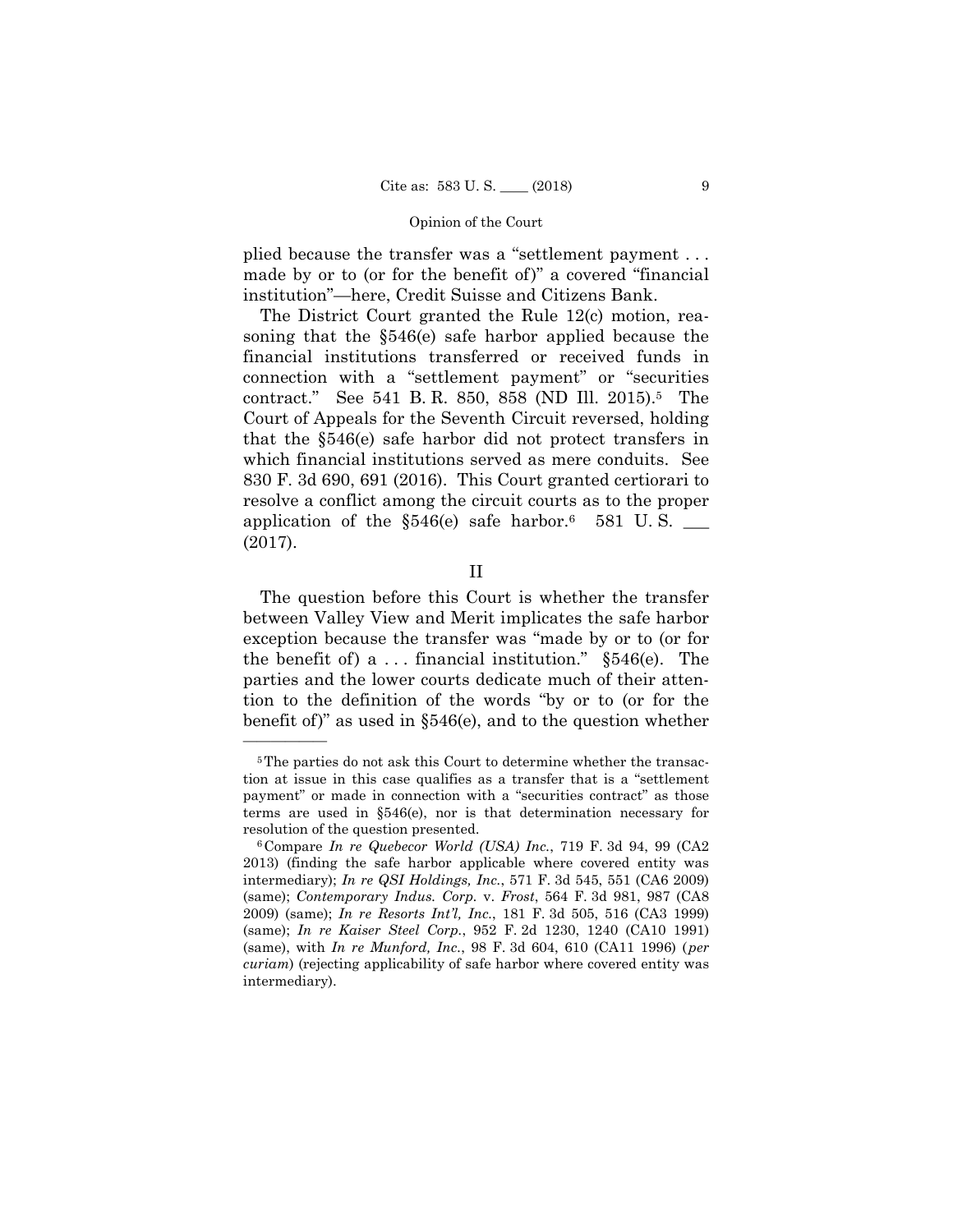there is a requirement that the "financial institution" or other covered entity have a beneficial interest in or dominion and control over the transferred property in order to qualify for safe harbor protection. In our view, those inquiries put the proverbial cart before the horse. Before a court can determine whether a transfer was made by or to or for the benefit of a covered entity, the court must first identify the relevant transfer to test in that inquiry. At bottom, that is the issue the parties dispute in this case.

On one side, Merit posits that the Court should look not only to the Valley View-to-Merit end-to-end transfer, but also to all its component parts. Here, those component parts include one transaction by Credit Suisse to Citizens Bank (*i.e.,* the transmission of the \$16.5 million from Credit Suisse to escrow at Citizens Bank), and two transactions by Citizens Bank to Merit (*i.e.,* the transmission of \$16.5 million over two installments by Citizens Bank as escrow agent to Merit). Because those component parts include transactions by and to financial institutions, Merit contends that §546(e) bars avoidance.

FTI, by contrast, maintains that the only relevant transfer for purposes of the §546(e) safe-harbor inquiry is the overarching transfer between Valley View and Merit of \$16.5 million for purchase of the stock, which is the transfer that the trustee seeks to avoid under  $$548(a)(1)(B)$ . Because that transfer was not made by, to, or for the benefit of a financial institution, FTI contends that the safe harbor has no application.

The Court agrees with FTI. The language of §546(e), the specific context in which that language is used, and the broader statutory structure all support the conclusion that the relevant transfer for purposes of the §546(e) safeharbor inquiry is the overarching transfer that the trustee seeks to avoid under one of the substantive avoidance provisions.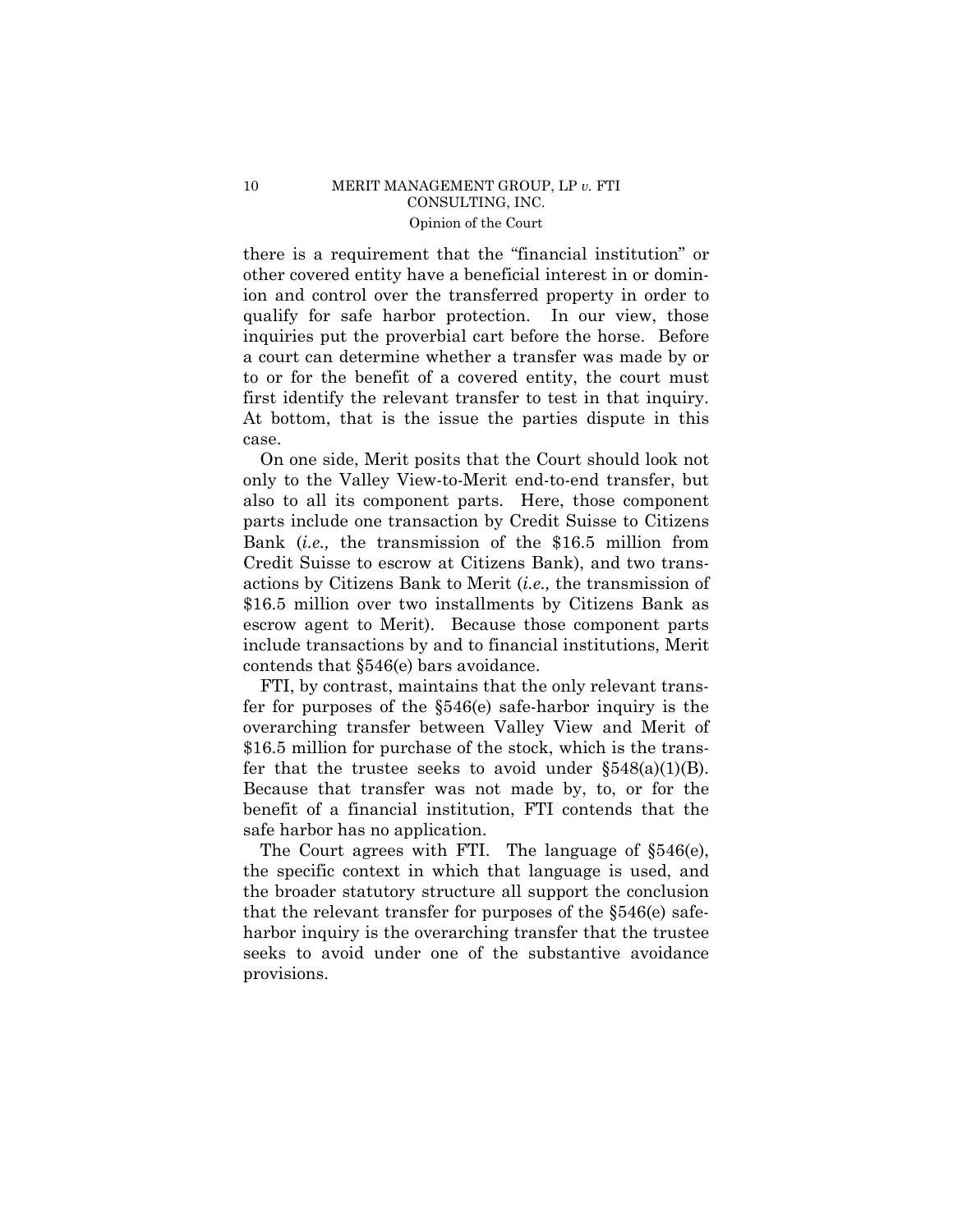#### A

Our analysis begins with the text of §546(e), and we look to both "the language itself [and] the specific context in which that language is used . . . ." *Robinson* v. *Shell Oil Co.*, 519 U. S. 337, 341 (1997). The pertinent language provides:

"Notwithstanding sections 544, 545, 547,  $548(a)(1)(B)$ , and  $548(b)$  of this title, the trustee may not avoid a transfer that is a . . . settlement payment . . . made by or to (or for the benefit of) a . . . financial institution . . . or that is a transfer made by or to (or for the benefit of)  $a \ldots$  financial institution  $\ldots$  in connection with a securities contract . . . , except under section  $548(a)(1)(A)$  of this title."

The very first clause—"Notwithstanding sections 544, 545, 547, 548(a)(1)(B), and 548(b) of this title"—already begins to answer the question. It indicates that §546(e) operates as an exception to the avoiding powers afforded to the trustee under the substantive avoidance provisions. See A. Scalia & B. Garner, Reading Law: The Interpretation of Legal Texts 126 (2012) ("A dependent phrase that begins with *notwithstanding* indicates that the main clause that it introduces or follows derogates from the provision to which it refers"). That is, when faced with a transfer that is otherwise avoidable, §546(e) provides a safe harbor notwithstanding that avoiding power. From the outset, therefore, the text makes clear that the starting point for the §546(e) inquiry is the substantive avoiding power under the provisions expressly listed in the "notwithstanding" clause and, consequently, the transfer that the trustee seeks to avoid as an exercise of those powers.

Then again in the very last clause—"except under section  $548(a)(1)(A)$  of this title"—the text reminds us that the focus of the inquiry is the transfer that the trustee seeks to avoid. It does so by creating an exception to the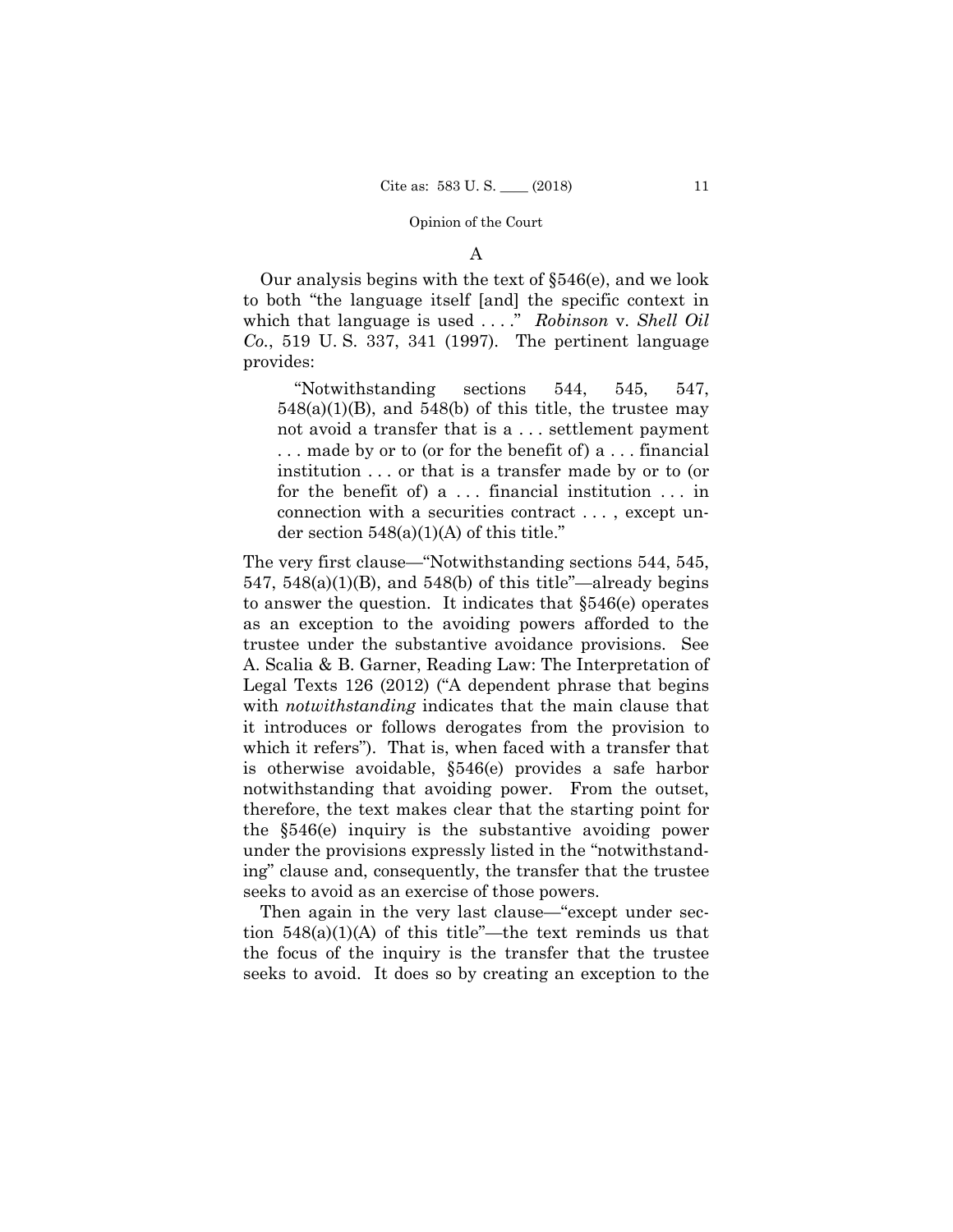exception, providing that "the trustee may not avoid a transfer" that meets the covered transaction and entity criteria of the safe harbor, "except" for an actually fraudulent transfer under §548(a)(1)(A). 11 U. S. C. §546(e). By referring back to a specific type of transfer that falls within the avoiding power, Congress signaled that the exception applies to the overarching transfer that the trustee seeks to avoid, not any component part of that transfer.

Reinforcing that reading of the safe-harbor provision, the section heading for §546—within which the securities safe harbor is found—is: "Limitations on avoiding powers." Although section headings cannot limit the plain meaning of a statutory text, see *Florida Dept. of Revenue* v. *Piccadilly Cafeterias, Inc.*, 554 U. S. 33, 47 (2008), "they supply cues" as to what Congress intended, see *Yates* v. *United States*, 574 U.S. \_\_, \_\_ (2015) (slip op., at 10). In this case, the relevant section heading demonstrates the close connection between the transfer that the trustee seeks to avoid and the transfer that is exempted from that avoiding power pursuant to the safe harbor.

The rest of the statutory text confirms what the "notwithstanding" and "except" clauses and the section heading begin to suggest. The safe harbor provides that "the trustee may not avoid" certain transfers. §546(e). Naturally, that text invites scrutiny of the transfers that "the trustee may avoid," the parallel language used in the substantive avoiding powers provisions. See §544(a) (providing that "the trustee . . . may avoid" transfers falling under that provision); §545 (providing that "[t]he trustee may avoid" certain statutory liens); §547(b) (providing that "the trustee may avoid" certain preferential transfers); §548(a)(1) (providing that "[t]he trustee may avoid" certain fraudulent transfers). And if any doubt remained, the language that follows dispels that doubt: The transfer that the "the trustee may not avoid" is specified to be "a transfer that *is*" either a "settlement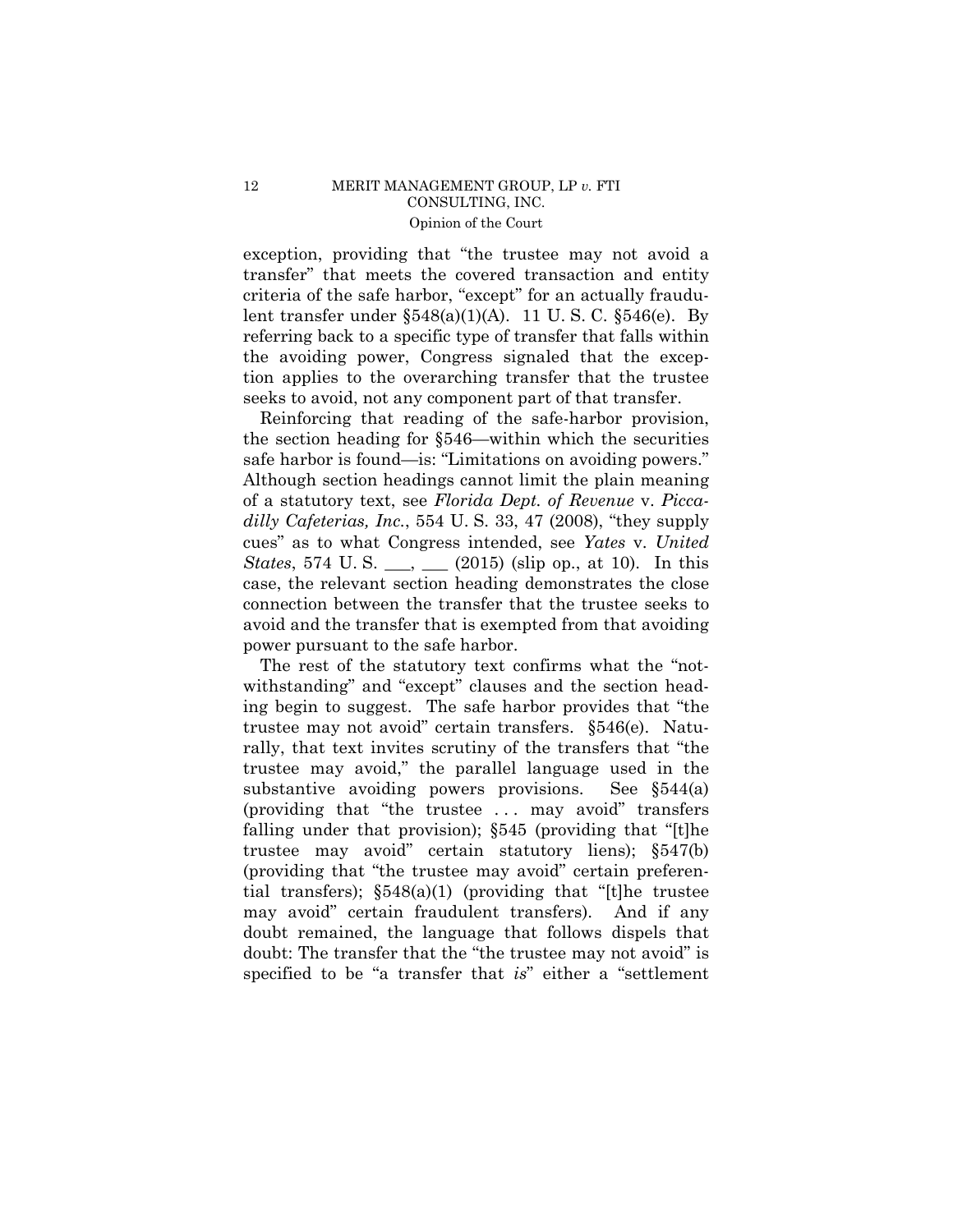payment" or made "in connection with a securities contract." §546(e) (emphasis added). Not a transfer that involves. Not a transfer that comprises. But a transfer that is a securities transaction covered under §546(e). The provision explicitly equates the transfer that the trustee may otherwise avoid with the transfer that, under the safe harbor, the trustee may not avoid. In other words, to qualify for protection under the securities safe harbor, §546(e) provides that the otherwise avoidable transfer itself be a transfer that meets the safe-harbor criteria.

Thus, the statutory language and the context in which it is used all point to the transfer that the trustee seeks to avoid as the relevant transfer for consideration of the §546(e) safe-harbor criteria.

B

The statutory structure also reinforces our reading of §546(e). See *Hall* v. *United States*, 566 U. S. 506, 516 (2012) (looking to statutory structure in interpreting the Bankruptcy Code). As the Seventh Circuit aptly put it, the Code "creates both a system for avoiding transfers and a safe harbor from avoidance—logically these are two sides of the same coin." 830 F. 3d, at 694; see also *Fidelity Financial Services, Inc.* v. *Fink*, 522 U. S. 211, 217 (1998) ("Section 546 of the Code puts certain limits on the avoidance powers set forth elsewhere"). Given that structure, it is only logical to view the pertinent transfer under §546(e) as the same transfer that the trustee seeks to avoid pursuant to one of its avoiding powers.

As noted in Part I–A, *supra*, the substantive avoidance provisions in Chapter 5 of the Code set out in detail the criteria that must be met for a transfer to fall within the ambit of the avoiding powers. These provisions, as Merit admits, "focus mostly on the characteristics of the transfer that may be avoided." Brief for Petitioner 28. The trustee, charged with exercising those avoiding powers, must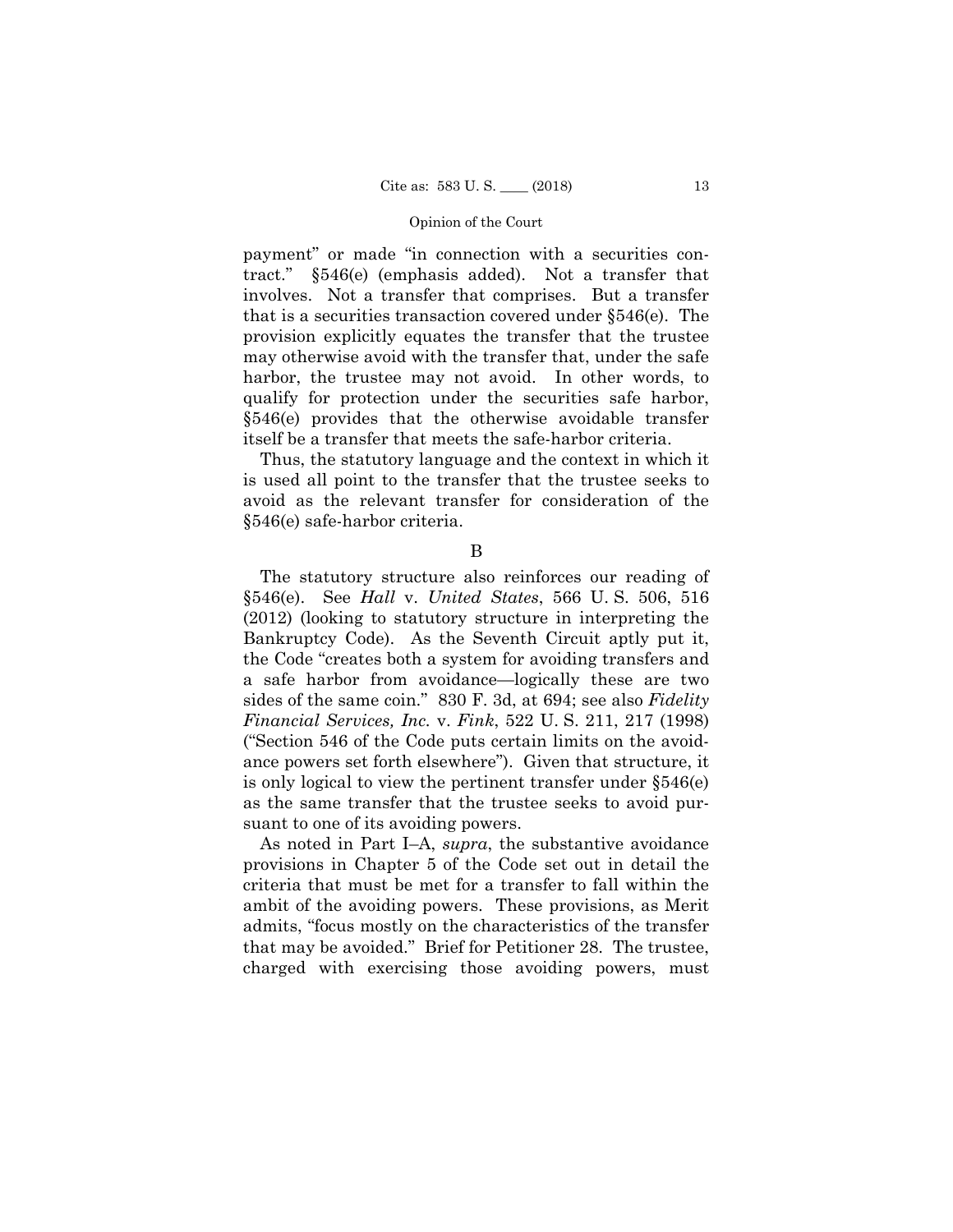establish to the satisfaction of a court that the transfer it seeks to set aside meets the characteristics set out under the substantive avoidance provisions. Thus, the trustee is not free to define the transfer that it seeks to avoid in any way it chooses. Instead, that transfer is necessarily defined by the carefully set out criteria in the Code. As FTI itself recognizes, its power as trustee to define the transfer is not absolute because "the transfer identified must satisfy the terms of the avoidance provision the trustee invokes." Brief for Respondent 23.

Accordingly, after a trustee files an avoidance action identifying the transfer it seeks to set aside, a defendant in that action is free to argue that the trustee failed to properly identify an avoidable transfer under the Code, including any available arguments concerning the role of component parts of the transfer. If a trustee properly identifies an avoidable transfer, however, the court has no reason to examine the relevance of component parts when considering a limit to the avoiding power, where that limit is defined by reference to an otherwise avoidable transfer, as is the case with §546(e), see Part II–A, *supra*.

In the instant case, FTI identified the purchase of Bedford Downs' stock by Valley View from Merit as the transfer that it sought to avoid. Merit does not contend that FTI improperly identified the Valley View-to-Merit transfer as the transfer to be avoided, focusing instead on whether FTI can "ignore" the component parts at the safeharbor inquiry. Absent that argument, however, the Credit Suisse and Citizens Bank component parts are simply irrelevant to the analysis under §546(e). The focus must remain on the transfer the trustee sought to avoid.

# III

## A

The primary argument Merit advances that is moored in the statutory text concerns the 2006 addition of the paren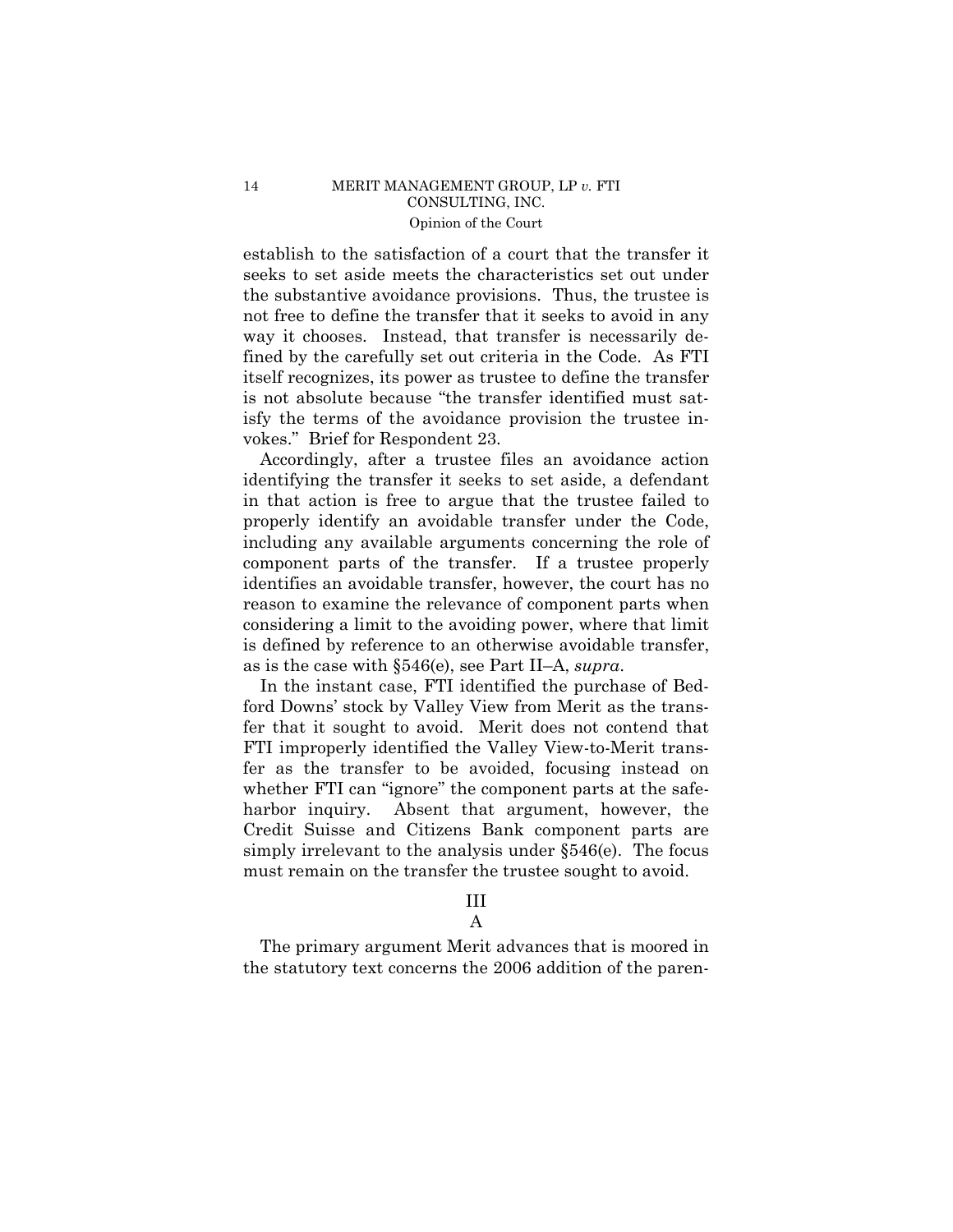thetical "(or for the benefit of)" to §546(e). Merit contends that in adding the phrase "or for the benefit of" to the requirement that a transfer be "made by or to" a protected entity, Congress meant to abrogate the 1998 decision of the Court of Appeals for the Eleventh Circuit in *In re Munford, Inc.*, 98 F. 3d 604, 610 (1996) (*per curiam*), which held that the  $\S546(e)$  safe harbor was inapplicable to transfers in which a financial institution acted only as an intermediary. Congress abrogated *Munford*, Merit reasons, by use of the disjunctive "or," so that even if a beneficial interest, *i.e.*, a transfer "for the benefit of" a financial institution or other covered entity, is sufficient to trigger safe harbor protection, it is not necessary for the financial institution to have a beneficial interest in the transfer for the safe harbor to apply. Merit thus argues that a transaction "by or to" a financial institution such as Credit Suisse or Citizens Bank would meet the requirements of §546(e), even if the financial institution is acting as an intermediary without a beneficial interest in the transfer.

Merit points to nothing in the text or legislative history that corroborates the proposition that Congress sought to overrule *Munford* in its 2006 amendment. There is a simpler explanation for Congress' addition of this language that is rooted in the text of the statute as a whole and consistent with the interpretation of §546(e) the Court adopts. A number of the substantive avoidance provisions include that language, thus giving a trustee the power to avoid a transfer that was made to "or for the benefit of " certain actors. See  $\S547(b)(1)$  (avoiding power with respect to preferential transfers "to or for the benefit of a creditor");  $\S548(a)(1)$  (avoiding power with respect to certain fraudulent transfers "including any transfer to or for the benefit of an insider  $\dots$ "). By adding the same language to the §546(e) safe harbor, Congress ensured that the scope of the safe harbor matched the scope of the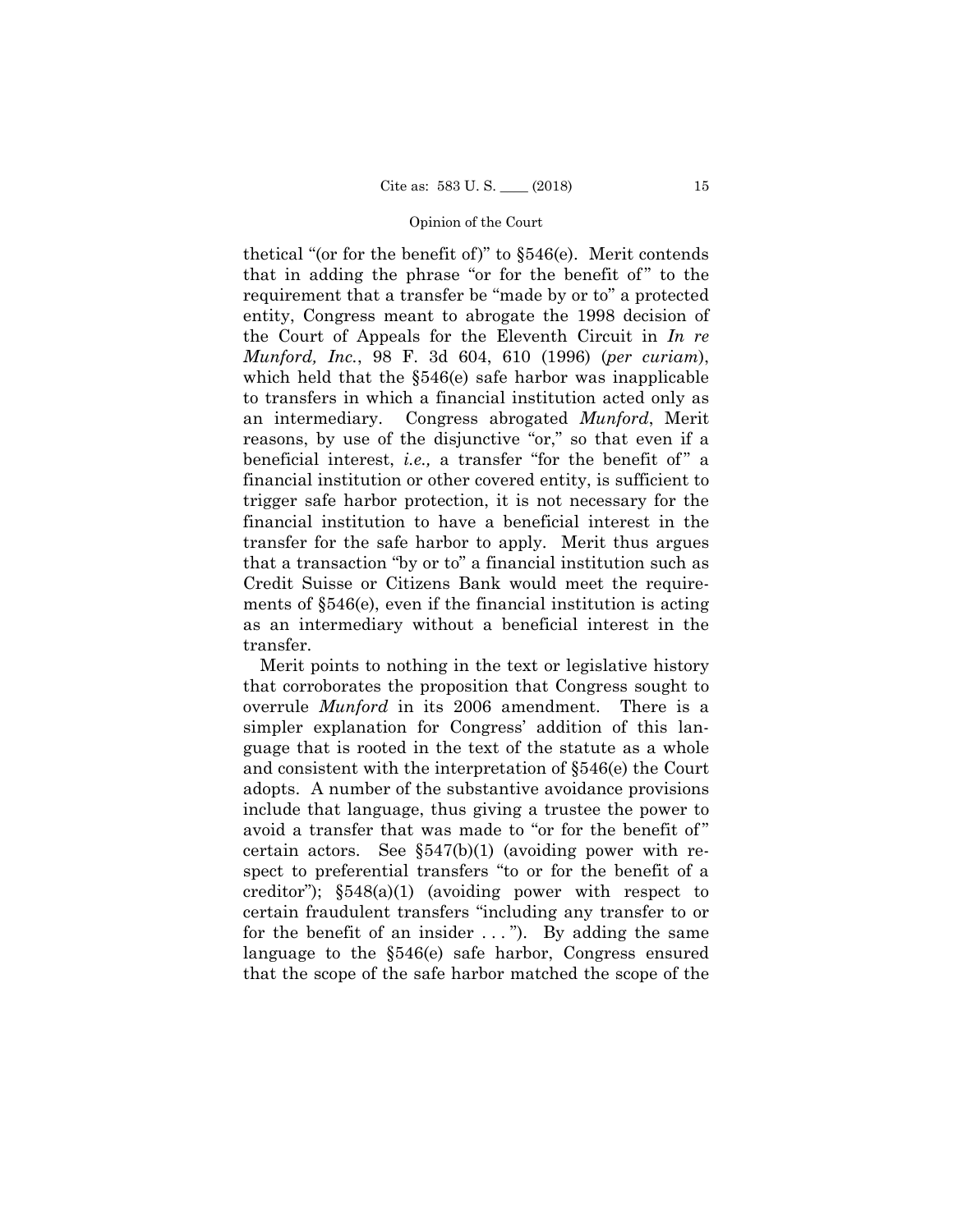avoiding powers. For example, a trustee seeking to avoid a preferential transfer under §547 that was made "for the benefit of a creditor," where that creditor is a covered entity under §546(e), cannot now escape application of the §546(e) safe harbor just because the transfer was not "made by or to" that entity.

Nothing in the amendment therefore changed the focus of the §546(e) safe-harbor inquiry on the transfer that is otherwise avoidable under the substantive avoiding powers. If anything, by tracking language already included in the substantive avoidance provisions, the amendment reinforces the connection between the inquiry under §546(e) and the otherwise avoidable transfer that the trustee seeks to set aside.

Merit next attempts to bolster its reading of the safe harbor by reference to the inclusion of securities clearing agencies as covered entities under §546(e). Because a securities clearing agency is defined as, *inter alia*, an intermediary in payments or deliveries made in connection with securities transactions, see 15 U. S. C.  $\S78c(23)$ (A) and 11 U.S.C.  $\S101(48)$  (defining "securities clearing agency" by reference to the Securities Exchange Act of 1934), Merit argues that the §546(e) safe harbor must be read to protect intermediaries without reference to any beneficial interest in the transfer. The contrary interpretation, Merit contends, "would run afoul of the canon disfavoring an interpretation of a statute that renders a provision ineffectual or superfluous." Brief for Petitioner 25.

Putting aside the question whether a securities clearing agency always acts as an intermediary without a beneficial interest in a challenged transfer—a question that the District Court in *Seligson* found presented triable issues of fact in that case—the reading of the statute the Court adopts here does not yield any superfluity. Reading §546(e) to provide that the relevant transfer for purposes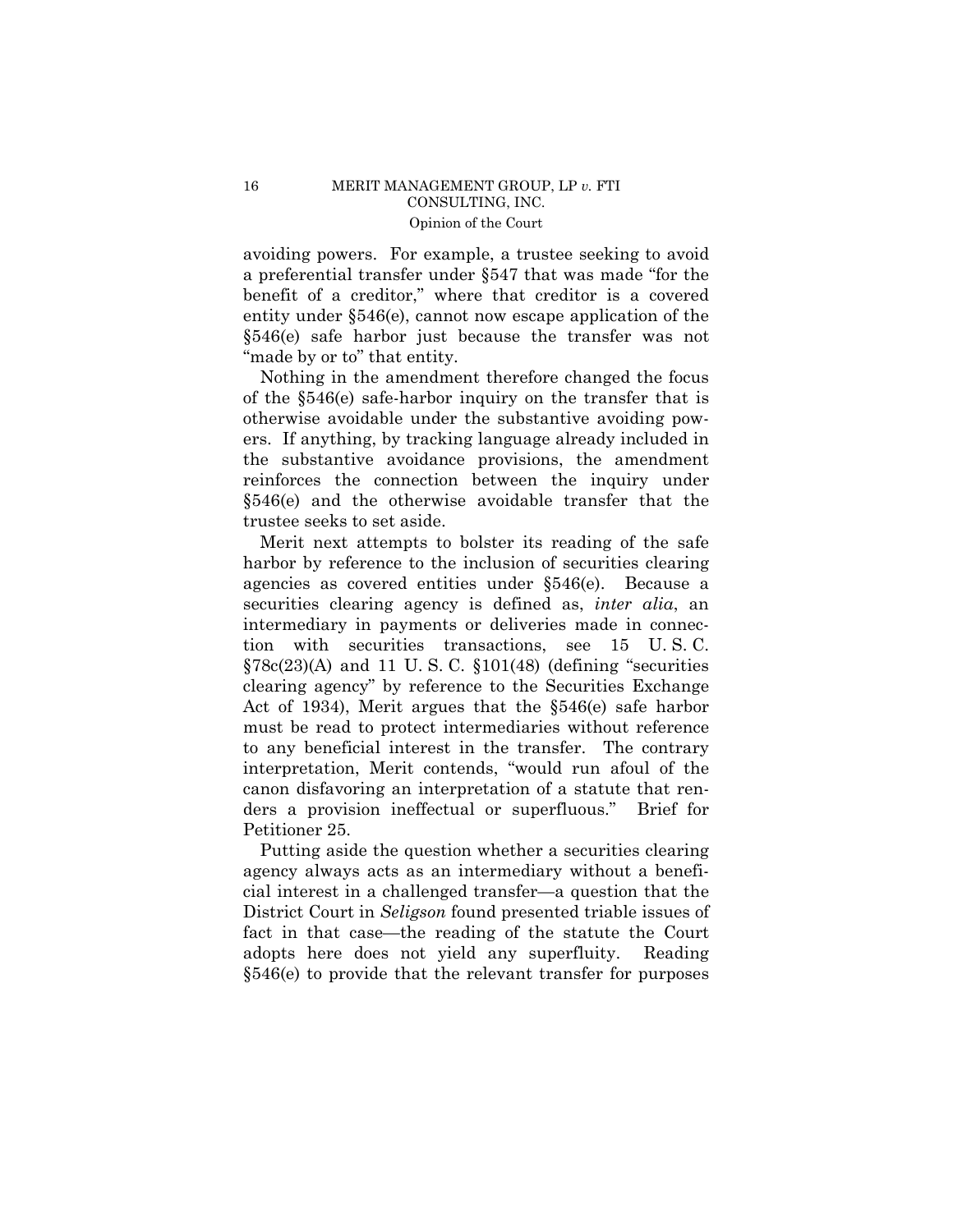of the safe harbor is the transfer that the trustee seeks to avoid under a substantive avoiding power, the question then becomes whether that transfer was "made by or to (or for the benefit of)" a covered entity, including a securities clearing agency. If the transfer that the trustee seeks to avoid was made "by" or "to" a securities clearing agency (as it was in *Seligson*), then §546(e) will bar avoidance, and it will do so without regard to whether the entity acted only as an intermediary. The safe harbor will, in addition, bar avoidance if the transfer was made "for the benefit of" that securities clearing agency, even if it was not made "by" or "to" that entity. This reading gives full effect to the text of §546(e).

B

 purpose in enacting the safe harbor. Specifically, Merit In a final attempt to support its proposed interpretation of §546(e), Merit turns to what it perceives was Congress' contends that the broad language of §546(e) shows that Congress took a "comprehensive approach to securities and commodities transactions" that "was prophylactic, not surgical," and meant to "advanc[e] the interests of parties in the finality of transactions." Brief for Petitioner 41–43. Given that purported broad purpose, it would be incongruous, according to Merit, to read the safe harbor such that its application "would depend on the identity of the investor and the manner in which it held its investment" rather than "the nature of the transaction generally." *Id.,* at 33. Moreover, Merit posits that Congress' concern was plainly broader than the risk that is posed by the imposition of avoidance liability on a securities industry entity because Congress provided a safe harbor not only for transactions "to" those entities (thus protecting the entities from direct financial liability), but also "by" these entities to noncovered entities. See Reply Brief 10–14. And, according to Merit, "[t]here is no reason to believe that Congress was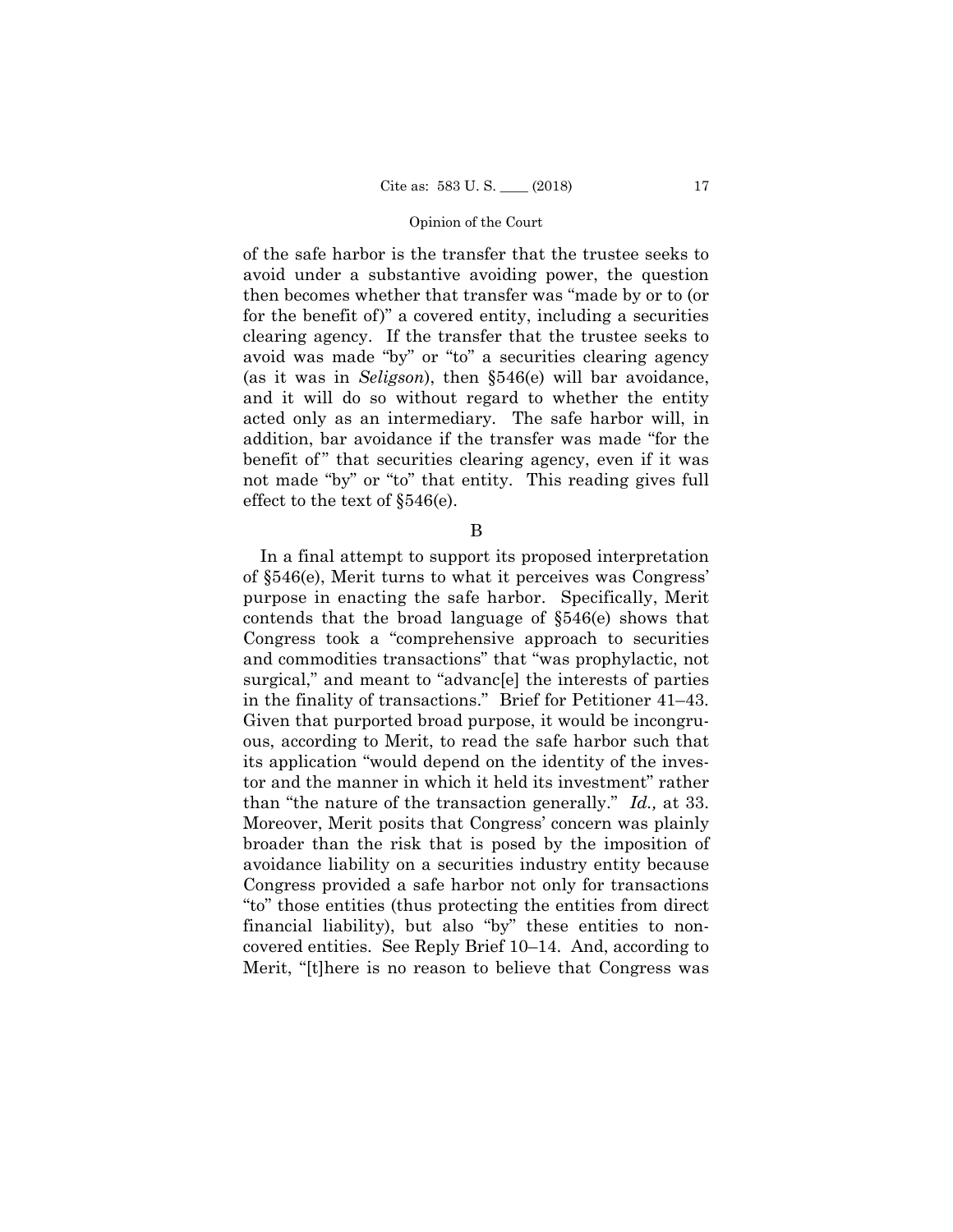troubled by the possibility that transfers *by* an industry hub could be unwound but yet was unconcerned about trustees' pursuit of transfers made *through* industry hubs." *Id.,* at 12–13 (emphasis in original).

Even if this were the type of case in which the Court would consider statutory purpose, see, *e.g., Watson* v. *Philip Morris Cos.*, 551 U. S. 142, 150–152 (2007), here Merit fails to support its purposivist arguments. In fact, its perceived purpose is actually contradicted by the plain language of the safe harbor. Because, of course, here we do have a good reason to believe that Congress was concerned about transfers "*by* an industry hub" specifically: The safe harbor saves from avoidance certain securities transactions "made by or to (or for the benefit of)" covered entities. See §546(e). Transfers "through" a covered entity, conversely, appear nowhere in the statute. And although Merit complains that, absent its reading of the safe harbor, protection will turn "on the identity of the investor and the manner in which it held its investment," that is nothing more than an attack on the text of the statute, which protects only certain transactions "made by or to (or for the benefit of)" certain covered entities.

For these reasons, we need not deviate from the plain meaning of the language used in §546(e).

IV

For the reasons stated, we conclude that the relevant transfer for purposes of the §546(e) safe harbor is the same transfer that the trustee seeks to avoid pursuant to its substantive avoiding powers. Applying that understanding of the safe-harbor provision to this case yields a straightforward result. FTI, the trustee, sought to avoid the \$16.5 million Valley View-to-Merit transfer. FTI did not seek to avoid the component transactions by which that overarching transfer was executed. As such, when determining whether the §546(e) safe harbor saves the